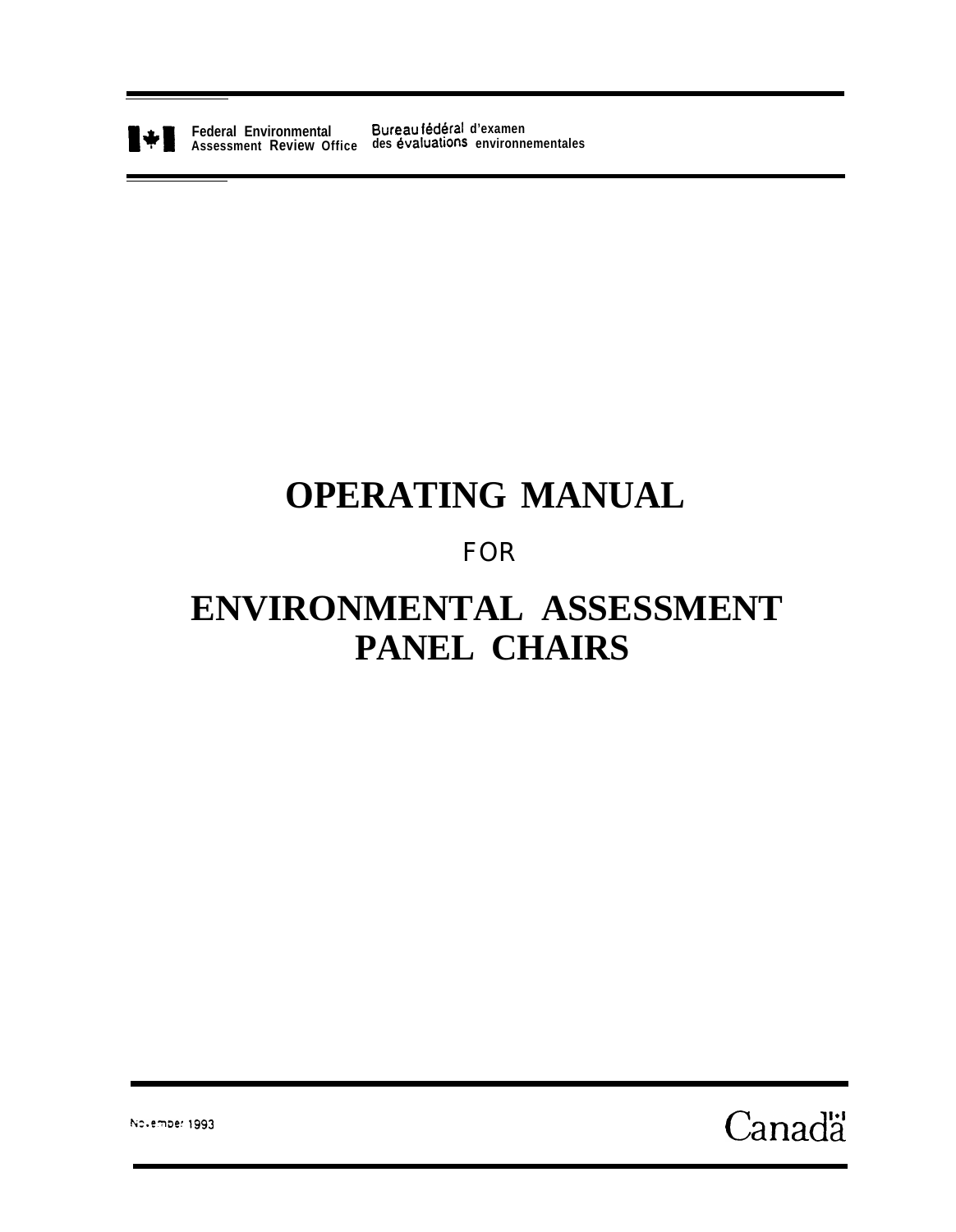#### **PREFACE**

**The contract of the company of the company** 

This manual is organized into three parts: an introduction; a discussion of the activities of a panel review; and guidance on panel relationships and responsibilities, and on administrative matters.

Part 2, "Activities in an Panel Review", identifies the major phases of an environmental review by a panel under the federal environmental assessment process, discusses the events that normally occur within each phase, and points out the need to accommodate provincial or territorial requirements during jointly administered reviews,

Part **3,** "Panel Relationships and Responsibilities". includes sections on guiding principles., panel-participant relations, and management of panel activities.

The Federal Environmental Assessment Review Office will periodically revise and update this document. Please contact the panel manager if you have questions or comments concerning the manual.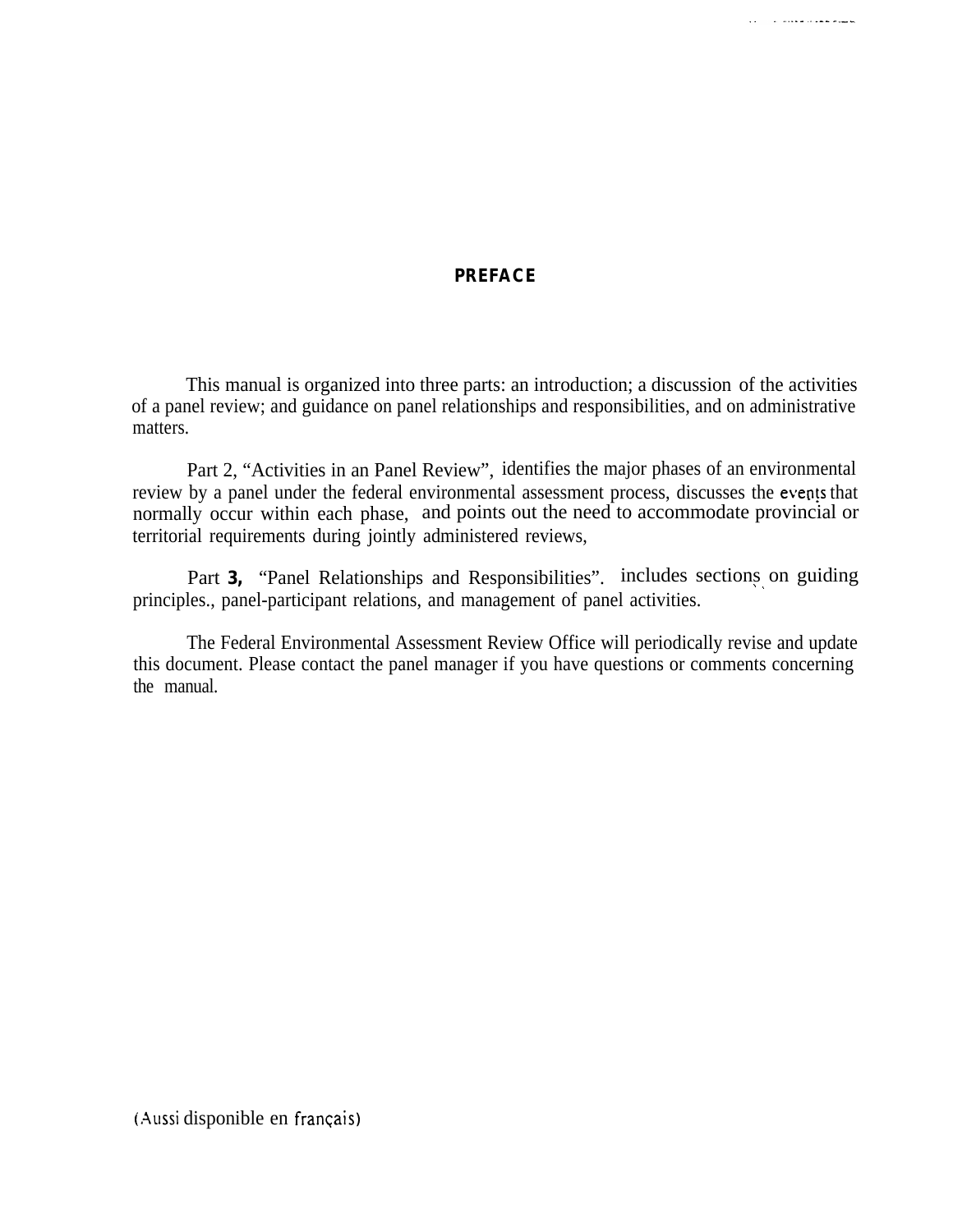# TABLE OF CONTENTS

| $\Box$<br>1.2 THE ENVIRONMENTAL ASSESSMENT AND REVIEW PROCESS  1<br>1.3 THE ROLE OF PANELS IN GOVERNMENT DECISION-MAKING  2                                                                                                                                    |
|----------------------------------------------------------------------------------------------------------------------------------------------------------------------------------------------------------------------------------------------------------------|
|                                                                                                                                                                                                                                                                |
| (a)<br>$\overline{5}$<br>(b)<br>(c)<br>(d)<br>(e)                                                                                                                                                                                                              |
| The Letter of Referral $\ldots \ldots \ldots \ldots \ldots \ldots \ldots \ldots \ldots \ldots \ldots$<br>(a)<br>(b) The Terms of Reference $\ldots \ldots \ldots \ldots \ldots \ldots \ldots \ldots \ldots \ldots \ldots \ldots 8$<br>(c)<br>(d)<br>(e)<br>(f) |
| (a)<br>(b)                                                                                                                                                                                                                                                     |
| 2.4 REVIEW OF THE ENVIRONMENTAL IMPACT STATEMENT 15<br>(2)<br>(b)<br>(c)                                                                                                                                                                                       |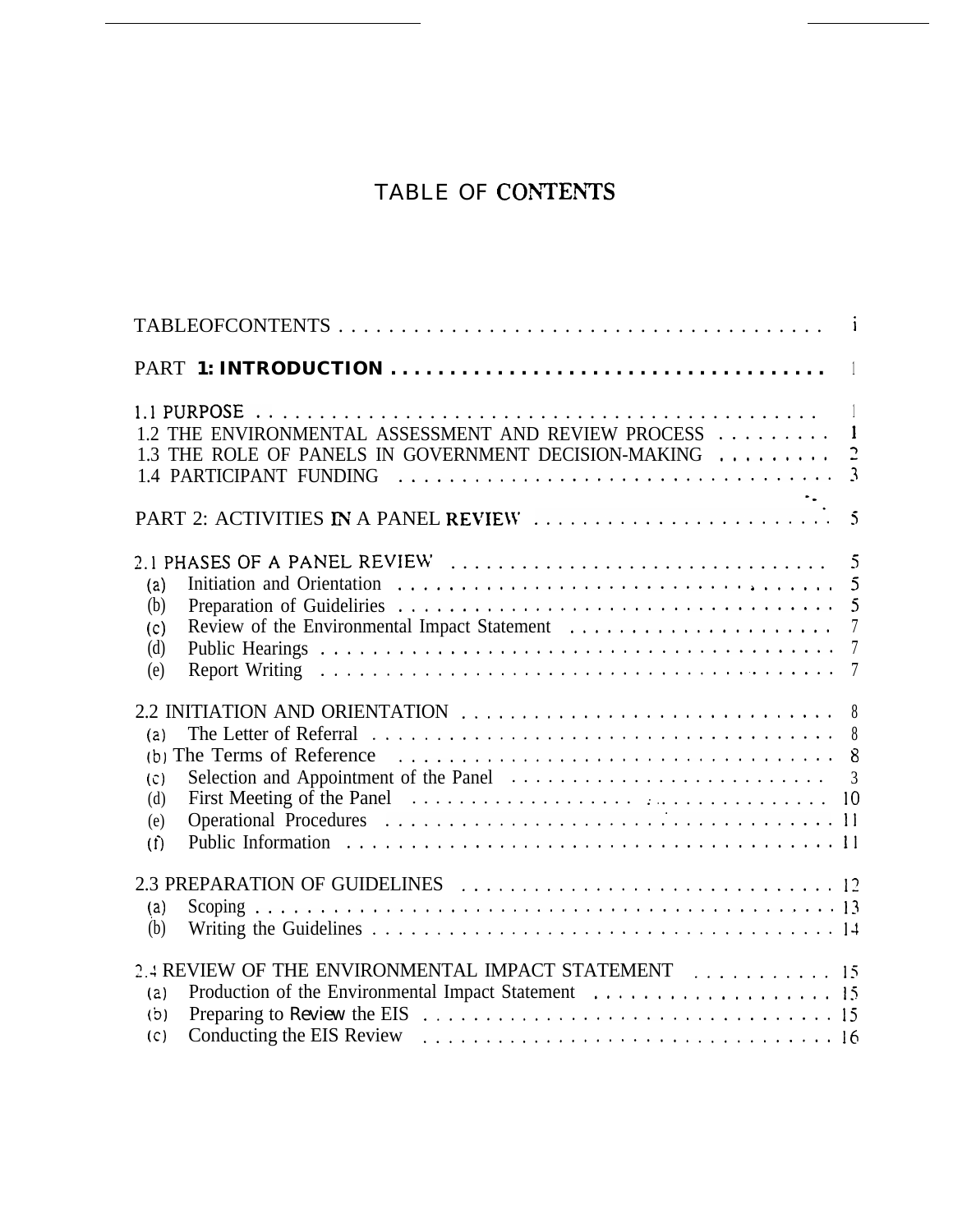| (a)<br>(b)                                              |  |  |  |  |
|---------------------------------------------------------|--|--|--|--|
| (a)<br>(b)                                              |  |  |  |  |
| PART 3: PANEL RELATIONSHIPS AND RESPONSIBILITIES  21    |  |  |  |  |
| (a)<br>(b)                                              |  |  |  |  |
| (a)<br>(b)<br>(c)                                       |  |  |  |  |
| (a)<br>(b)<br>(c)<br>(d)<br>(e)<br>(f)                  |  |  |  |  |
|                                                         |  |  |  |  |
| ANNEX B. Code of Conduct for Panel Chair and Members 33 |  |  |  |  |

 $\sim 10^{-10}$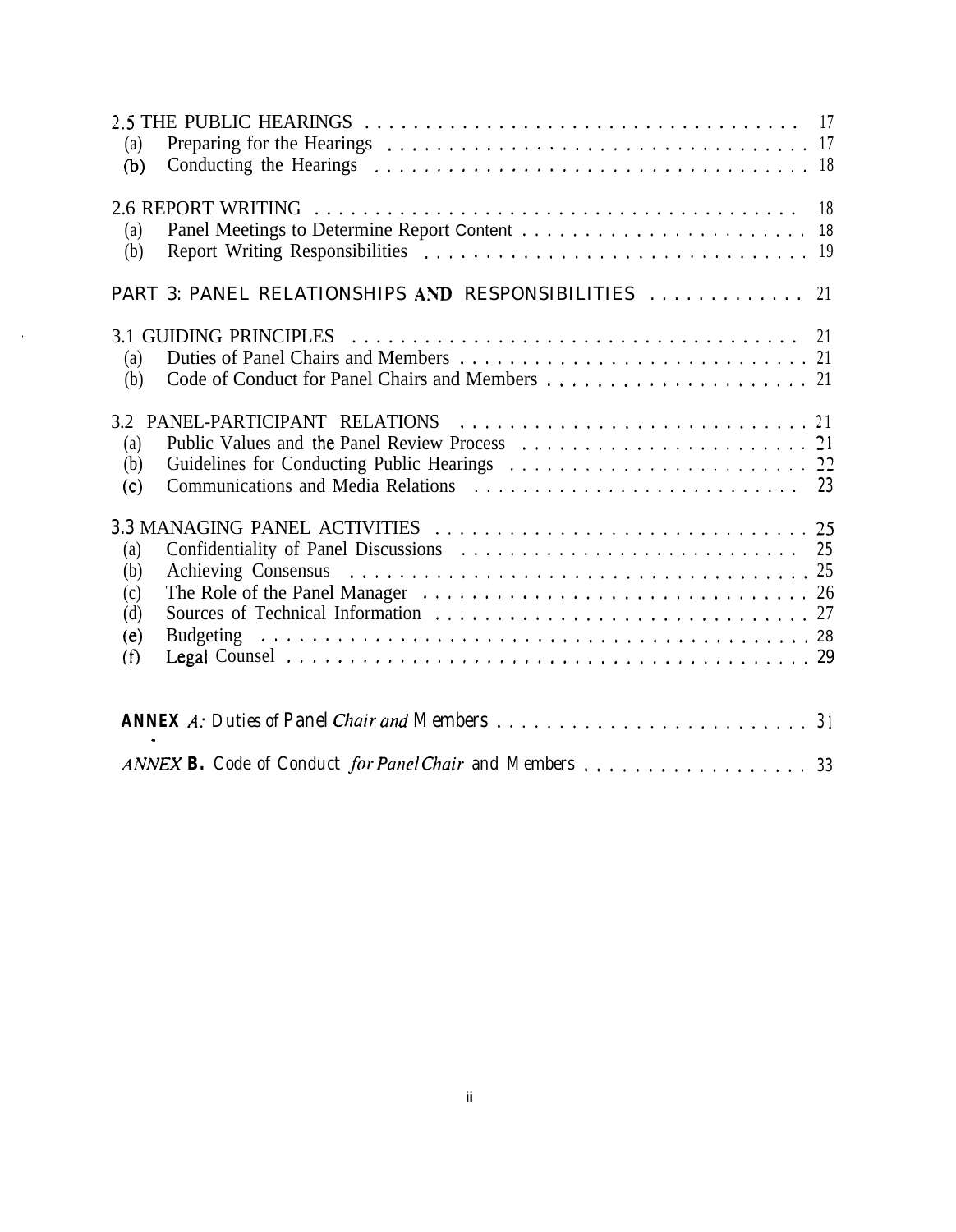#### .PART 1

#### INTRODUCTION

#### <span id="page-4-0"></span>1.1 PURPOSE

The purpose of the manual is to provide interim guidance to chairs of environmental assessment panels in carrying out their duties and responsibilities during public reviews under the federal Environmental Assessment and Review Process Guidelines Order (the Guidelines Order), for the remainder of the effective period of the Order.

Most public reviews, under the Guidelines Order and in the future, will be joint reviews conducted in cooperation with a province or a territory. **Such** reviews must meet the legal requirements of both the federal and provincial environmental assessment processes. This manual recognizes that fact and deals with it to the extent possible, given that process details vary considerably from province to province. For the most part, however, the manual provides guidance on matters related to the federal process. Further guidance during a joint review is normally provided through a set of operational procedures developed under a federal-provincial agreement pertaining to that review.

#### **1.2 THE ENVIRONMENTAL ASSESSMENT AND REVIEW PROCESS**

The Environmental Assessment and Review Process (EARP) was implemented in 1974 and is now based on the EARP Guidelines Order (1984). which has been determined by the Supreme Court to be a law of general application. The scope of application of the process is also related to the jurisdiction of the Government of Canada as defined in the Constitution.

The EARP is intended to ensure that the environmental and related social effects of all projects (called "proposals" in the Guidelines Order) for which a federal department is the decision-making authority are fully considered. Responsible (decision-making) departments must ensure that initial assessments of projects are conducted. Where the effects of a project are significant and not mitigable with known technology. or if public concern about the proposal is such that a public review is desirable, the project is to be referred to the federal Minister of the Environment for a public review by a panel.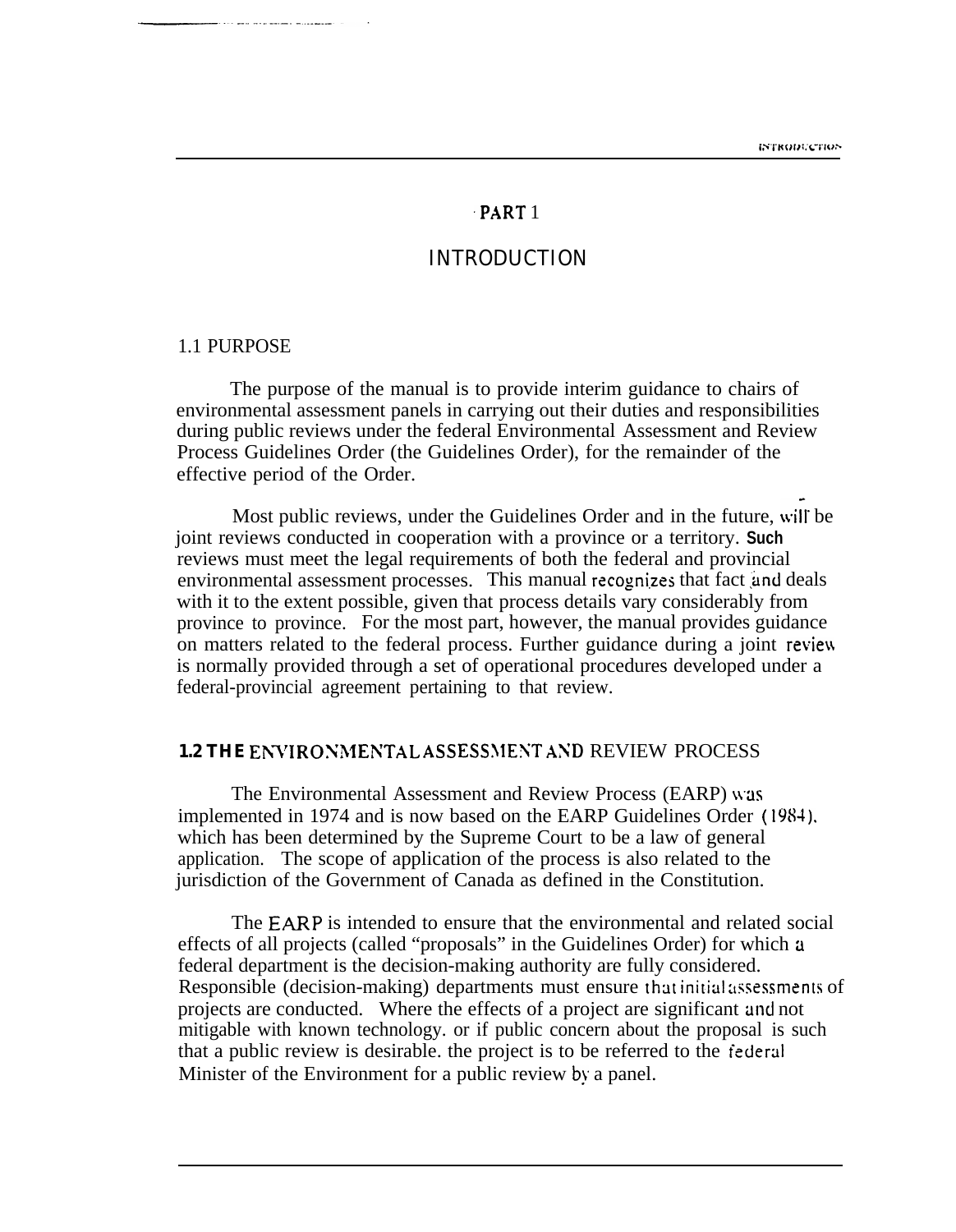When proclaimed, the Canadian Environmental Assessment Act (CEAA) will replace the Guidelines Order, thereby establishing a new regime for the federal environmental assessment process. Public reviews by panels will remain an important component of the new process and will continue to be conducted in much the same way as they are conducted now. Following the proclamation of the Act, a revised version of this manual will be produced to reflect certain procedural changes -- mostly minor -- required by the Act.

The Federal Environmental Assessment Review Office (FEARO) is responsible for administering the EARP. Except for offering advice on matters of procedure, FEAR0 does not become involved in the initial assessment phase of the process, since that is intended to be a self-directed component of departmental project planning. In a public review, however, FEAR0 supports the panel. To coordinate the delivery of the support to the panel, FEAR0 appoints a panel manager (called an "executive secretary" in the Guidelines Order). FEARO's choice for this appointment is determined on the basis of past experience with a panel, perhaps dealing with assessment of a similar type of project, and demonstrated ability to manage a project of similar complexity.

The panel can rely on full access to the resources of FEAR0 and, where necessary, those of other federal departments. The panel manager will arrange, upon request, to provide the panel with advice or assistance of an administrative, analytical, scientific, financial, communications or legal nature. The panel chair should regard the panel manager as the contact person for access to all of these services.

The particular services offered by FEAR0 are discussed in greater detail later in this manual.

Under the Act, once proclaimed, FEAR0 will be replaced by a new Canadian Environmental Assessment Agency having similar but broader responsibilities at various stages of the environmental assessment process. Since FEAR0 has already begun to transform itself into the new administrative body, the term "Agency" is used throughout the remainder of this manual to include FEARO.

#### 1.3 THE ROLE OF PANELS IN GOVERNMENT DECISION-MAKING

Environmental assessment, within the federal context, is a part of the planning process leading to the making of environmentally sound decisions by the Government of Canada about projects in which it has a decision-making responsibility.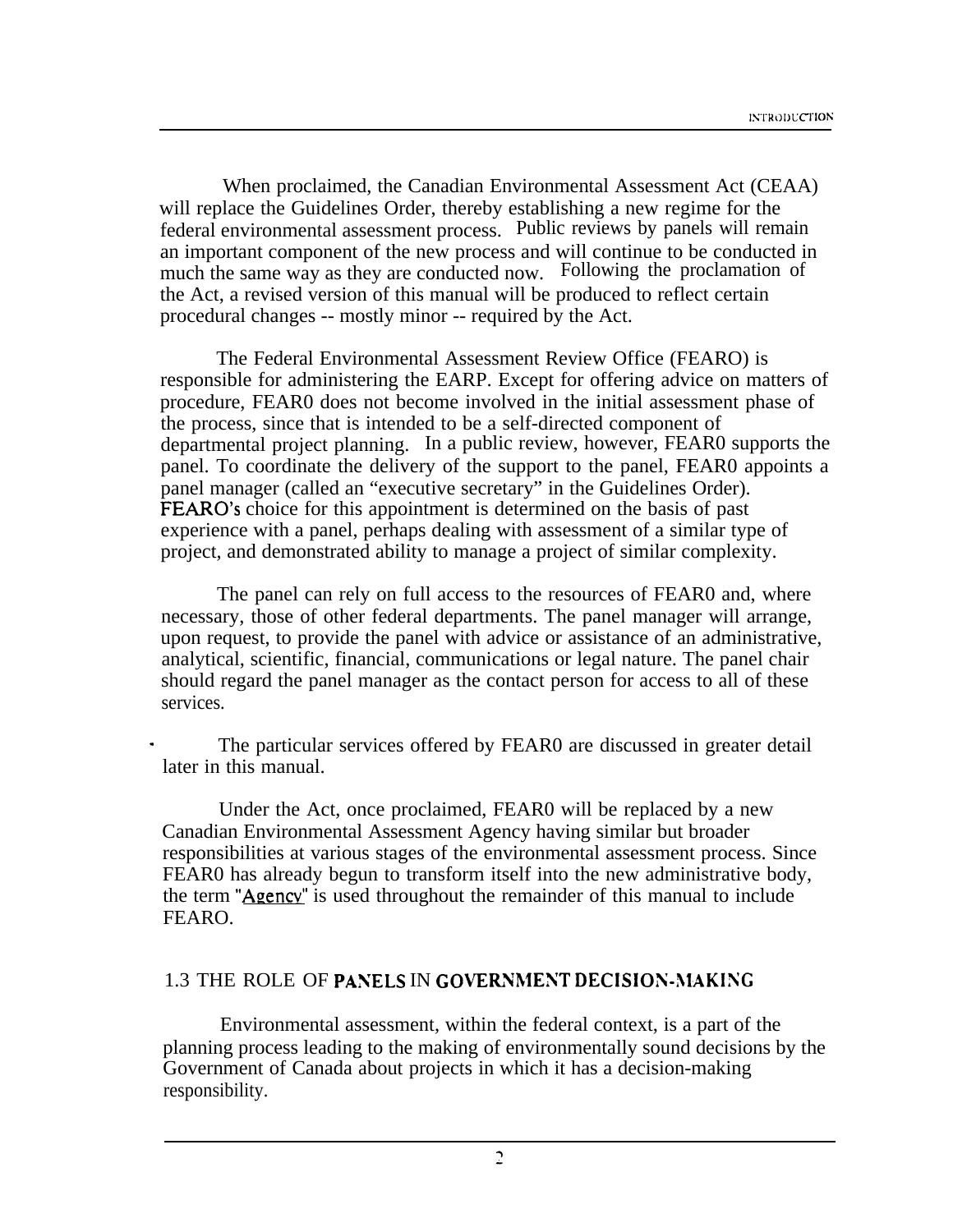-- \_\_\_\_

In cases where a project may have significant environmental effects that are not mitigable with known technology, or where there is high public concern, an environmental assessment panel is appointed by the Minister of the Environment to provide the government with environmental information and advice 'that will assist in making decisions about the project in question. Terms of reference for the panel, identifying the scope of issues which should be examined, are established by the Minister of the Environment in consultation with the Minister of the department having decision-making responsibility for the project.

The Guidelines Order states that the members of a panel shall be unbiased and free of any potential conflict of interest relative to the proposal under review, and free of any political influence. This indicates clearly that  $a$  panel is obliged to operate independently of any influence by the proponent of the project, government or other interested parties, with regard to its deliberations on substantive issues. This enables a panel to view the project and its effects from a perspective that is different from those of the proponent and the government.

Panels have a unique opportunity and responsibility, therefore. to con'tribute to good decisions on projects by providing sound- and relevant conclusions and recommendations to ministers on the environmental and relatid social issues raised in the terms of reference.

#### 1.4 PARTICIPANT FUNDING

Participant funding is a mechanism used in environmental reviews to allow participants who lack resources to participate more effectively than they could othenvise afford to. The federal participant funding program is' administered directly by the Agency, not by environmental assessment panels, in order to avoid any possible suggestion of bias. An independent funding administration committee is created for each review to advise the President of the Agency in allocating the available funds. Once the allocation is granted. the funding administration committee is disbanded.

Panels should be aware, however, of the process and procedures for dealing with participant funding because the requests for funds always exceed the amount made available and participants may offer comments to the panel about the allocations made. The chair and the panel manager, in particular, should take considerable care to explain the participant funding process and to pass on any questions or concerns about it to Agency officials who are responsible for its administration. It should be pointed out that the panel bears no responsibility wharsoever for the participant funding process, and has no influence on the total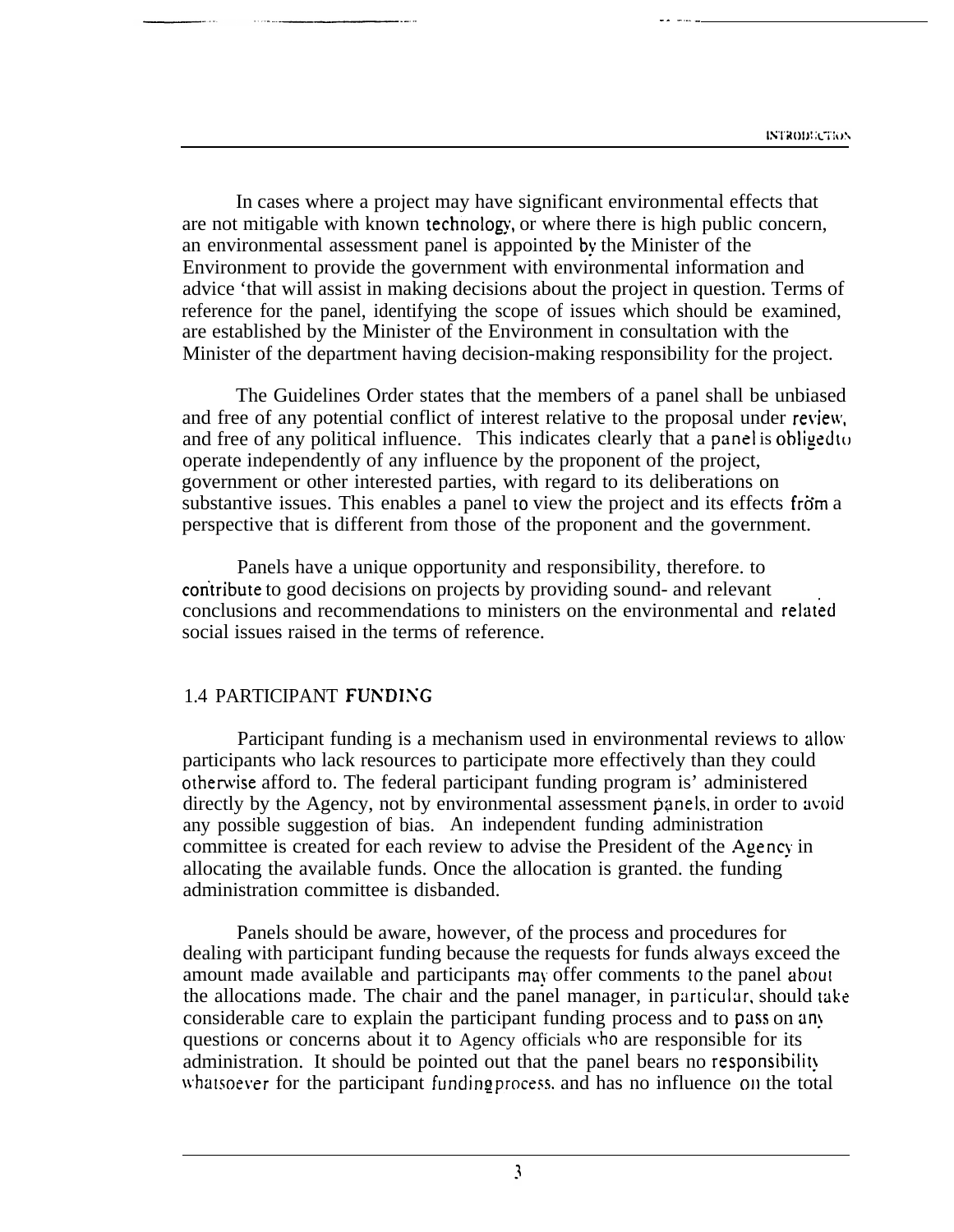amount of funds made available to review participants, or the selection of recipients.

The times at which participant funding is made available is a question of some importance to the panel in conducting a review. The panel manager will keep the panel informed of the progress and decisions related to the participant funding for the review. In scheduling events for which participant funding is to be made available, the panel should allow sufficient time, wherever possible, for the administrative functions related to the funding program to be carried out. Otherwise, participants will not know, at the time of the event, whether they will be successful in applying for funds. This could result in criticism of both the panel review and the funding program.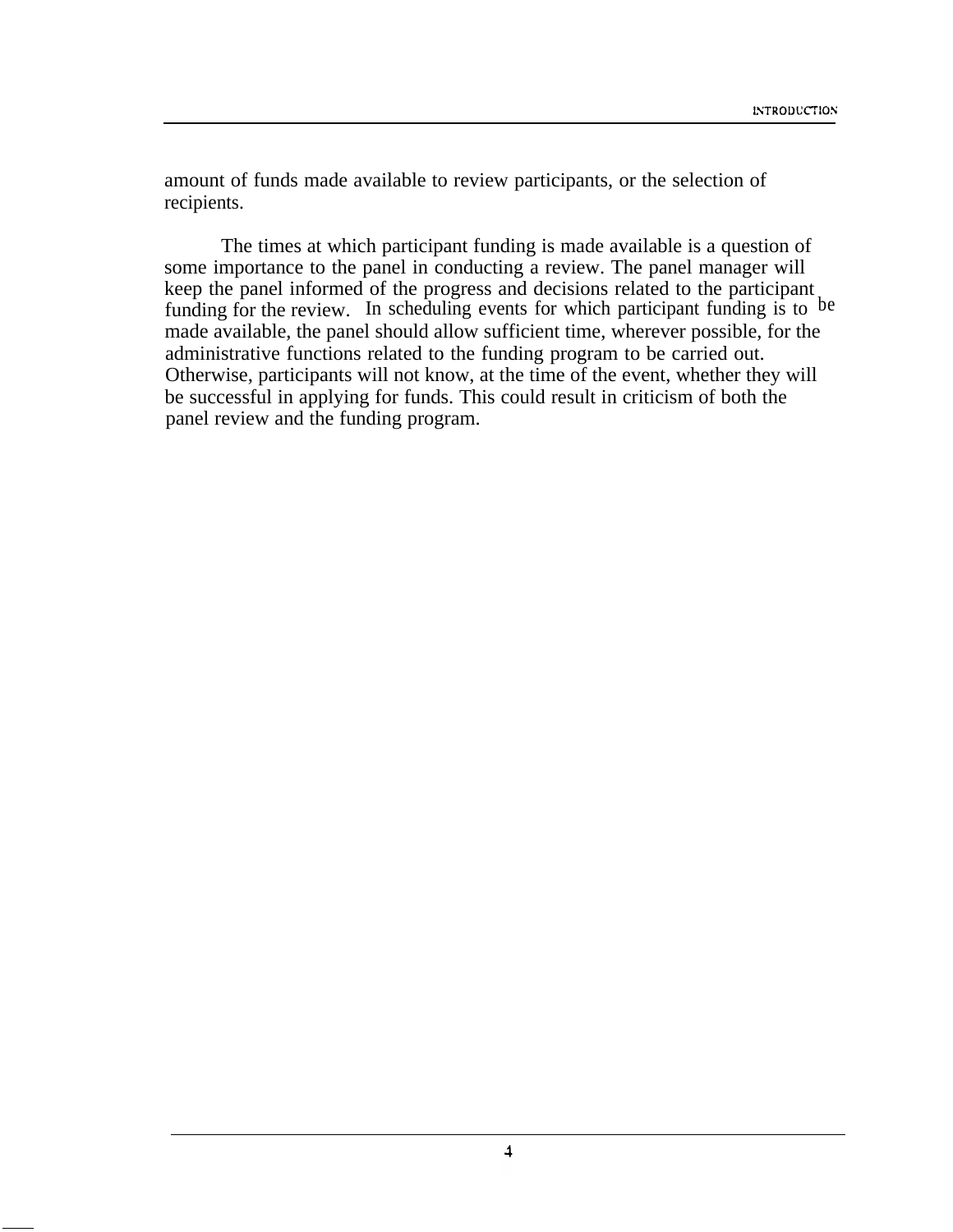$\mathbf{r}$ 

### PART 2

# **ACTIVITIES IN** A **PANEL REVIEW**

#### <span id="page-8-0"></span>2.1 PHASES OF A PANEL REVIEW: A!! OUTLiNE

A typical public review by a panel (commonly known as a "panel review") is divided into five major phases:

- initiation and orientation:
- preparation of guidelines;
- review of the environmental impact statement;
- public hearings: and
- report writing.

These phases are shown in Figure 1 and are briefly described below:

#### (a) Initiation and Orientation

Following the referral of a project for a public review, the Agency recommends candidates for panel membership to the Minister of the Environment, and also gives advice on appointing the panel and setting its terms of reference. The latter are drafted in consultation with the initiating department, which is ultimately seeking the advice. The panel manager convenes the first meeting of the panel, at which the panel is briefed on its mandate, duties and responsibilities. Public information programs are initiated by the panel manager and should also be conducted by the project proponent. The panel issues detailed operational procedures for the review, elaboraring on the basic procedures required under the Guidelines Order or established as Agency policy. These basic procedures may have to be varied in a joint review.

#### (b) Preparation of Guidelines

In most panel reviews, the proponent is required to prepare and submit an environmental impact statement (EIS), presenting the proponent's views concerning the environmental and related social consequences of the project under review Whenever an EIS or equivalent information is required, the panel determines, in consultation with the public. the nature and scope of the issues to be addressed and presents its requirements to the proponent in the form of guidelines. These guidelines must conform 10 the panel's terms of reference. In some review, the panel may be appointed only after the proponent has prepared an EIS; in such cases, this step will be omirted.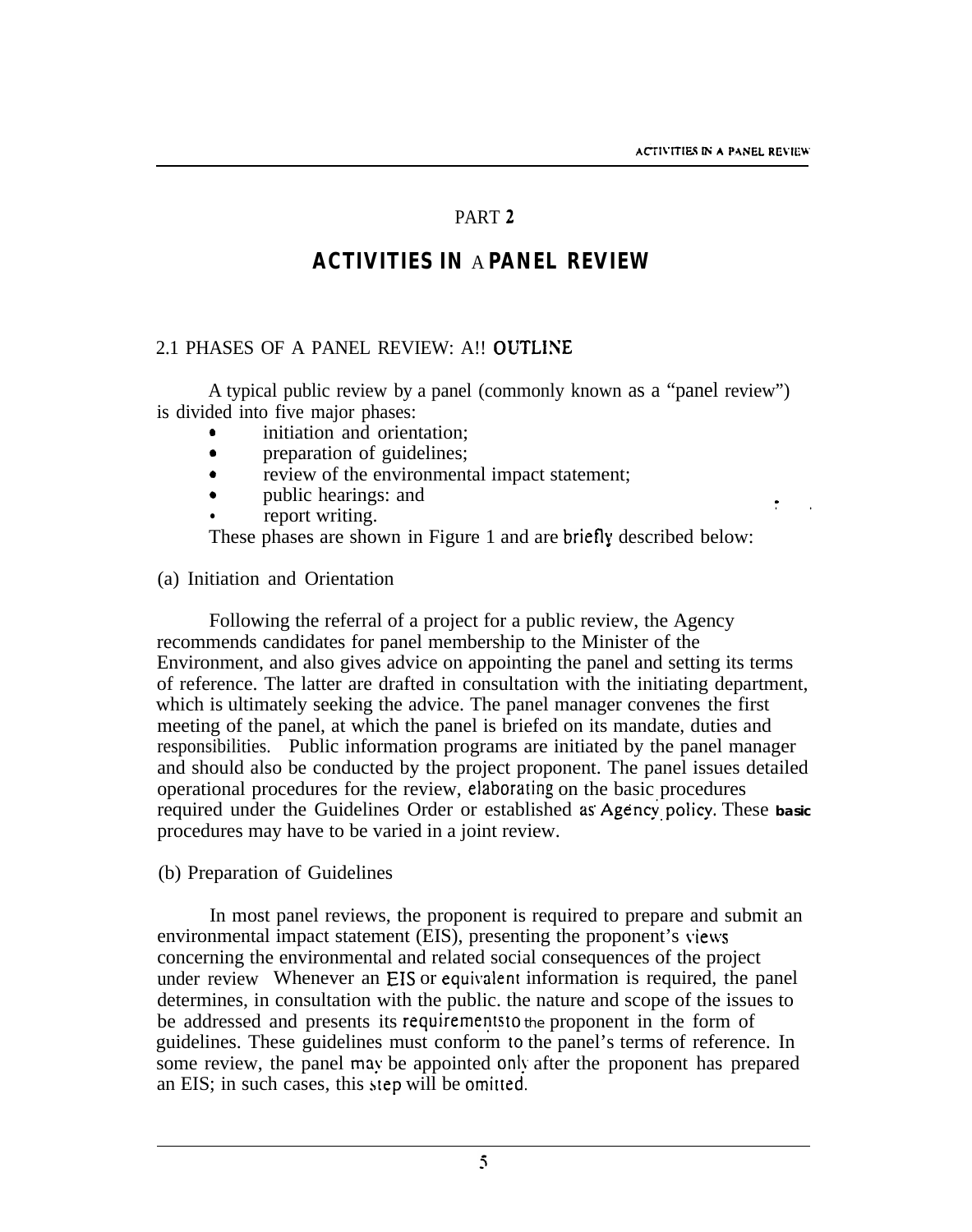# Figure 1

| <b>Phase</b>                           | Activities                                                                                                                                      | Roles                                                                    |
|----------------------------------------|-------------------------------------------------------------------------------------------------------------------------------------------------|--------------------------------------------------------------------------|
| I Initiation and<br>Orientation        | Letter of Referral                                                                                                                              | <b>Initiating Department</b>                                             |
|                                        | Issue<br>Terms of Reference                                                                                                                     | Minister with<br>Agency support                                          |
|                                        | ÷<br>Appoint Panel<br>Members                                                                                                                   | Minister                                                                 |
|                                        | First Panel Meeting                                                                                                                             | Agency and panel<br>manager orient panel                                 |
|                                        | Public Information<br>Programs                                                                                                                  | Panel/Proponent                                                          |
|                                        | Issue<br>Operational<br>Procedures<br>$\mathbf i$                                                                                               | Panel with Agency<br>guidance                                            |
| II Preparation<br>of EIS<br>Guidelines | Issue Guidelines<br>Scoping Activities                                                                                                          | Panel with input from<br>public and others                               |
|                                        | Prepare<br>EIS                                                                                                                                  | Proponent                                                                |
| <b>III EIS Review</b>                  | $\pmb{\mathfrak{g}}$<br>$\mathbf{r}$<br>Request Additional<br>Information if Required<br>Determine ii EIS<br>Contains Sufficient<br>Information | Panel with input from<br>public and others                               |
| IV Public<br>Hearings                  | v<br>Conduct Public<br><u>Hearings</u>                                                                                                          | Panel with participation<br>of public. proponent.<br>government agencies |
| V Prepare.<br>Submit Report            | Prepare/Submit<br><b>Report to Ministers</b>                                                                                                    | Panel                                                                    |

# Responsibilities During Various Phases 'of Panel **Review**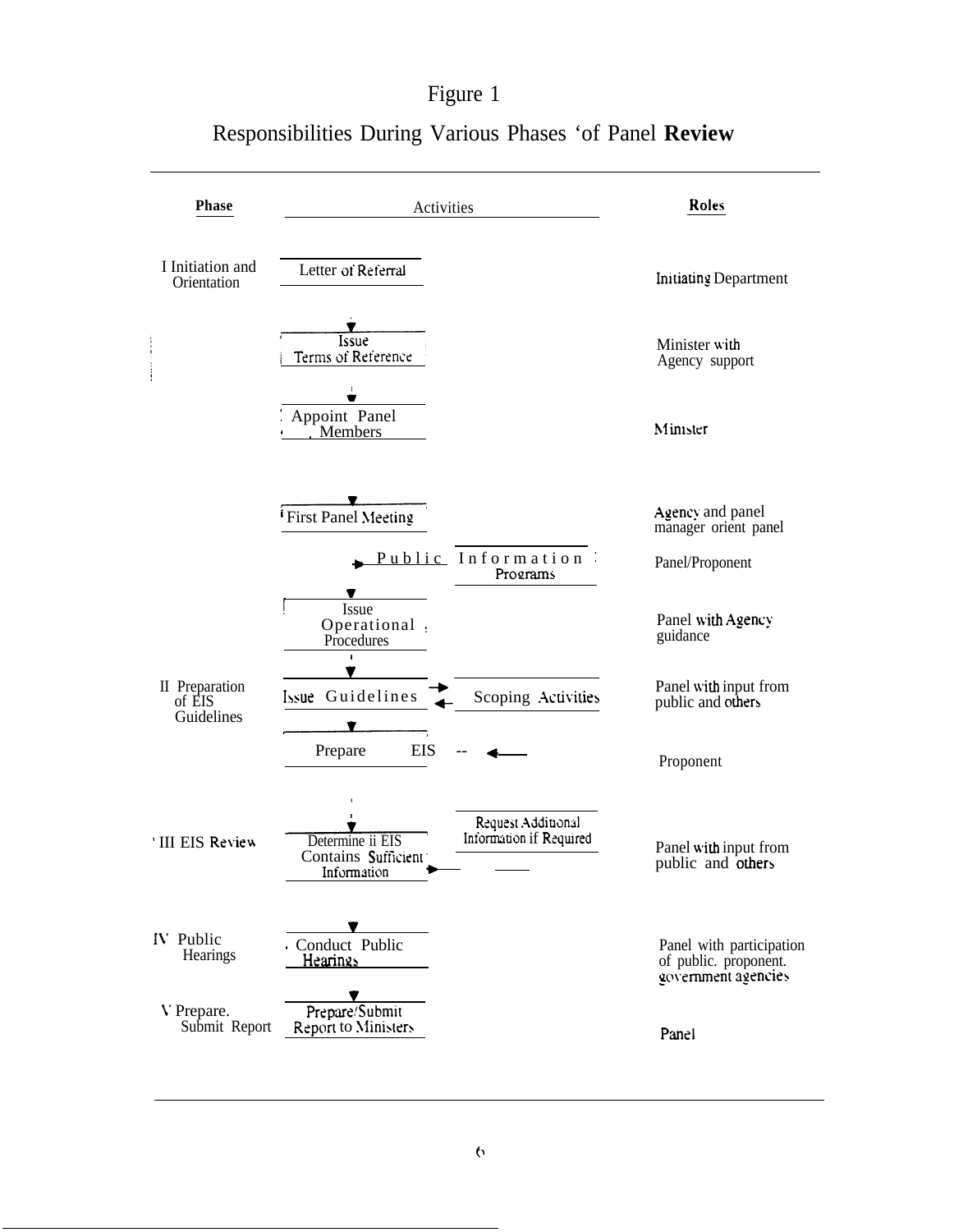#### (c) Review of the Environmental Impact Statement

When the proponent submits its EIS, the panel examines it to determine the adequacy of the information contained in it relative to the requirements stated in the guidelines. In doing so, the panel makes the EIS available to the public and to government departments, and invites comments. If the panel finds that the EIS lacks essential information, which cannot be provided later during the hearing process, it normally asks the proponent to provide the missing information before it proceeds to conduct the next phase of the review. A judgement call is usually needed at this stage, and the panel must weigh the disadvantages of a major dela) of the process against the usefulness of the missing information in order to fulfil its mandate. If it has been appointed only after the EIS was prepared, it is ' especially important for the panel to establish that the information available responds to its requirements before proceeding with public hearings.

#### (d) Public Hearings

When the panel decides that sufficient information has been submitted by the proponent, it holds public hearings for the purpose of receiving the opinions of the interested public regarding the environmental and related social effects of the project, the content of the EIS and any other matter related to the project and included in the panel's terms of reference.

#### (e) Report Writing

Upon completion of the hearings, the panel begins to prepare its report to the government, containing: information on the proposal; an analysis of the information provided by the public; conclusions about environmental and related social effects: and recommendations related to the advice that the government was seeking through the terms of reference.

 $\mathbf x$  . The set of  $\mathbf x$  is the set of  $\mathbf x$ 

Environmental assessment procedures in Canada vary from one jurisdiction to another. In a joint review it is usually necessary to modify the process in order to meet the requirements of both governments and to take into account the particular environmental assessment processes in that jurisdiction.

The following pages present further details on each of the major phases of a panel review sometimes indicating where changes may be needed to accommodate a jointly-administered review.

 $\overline{7}$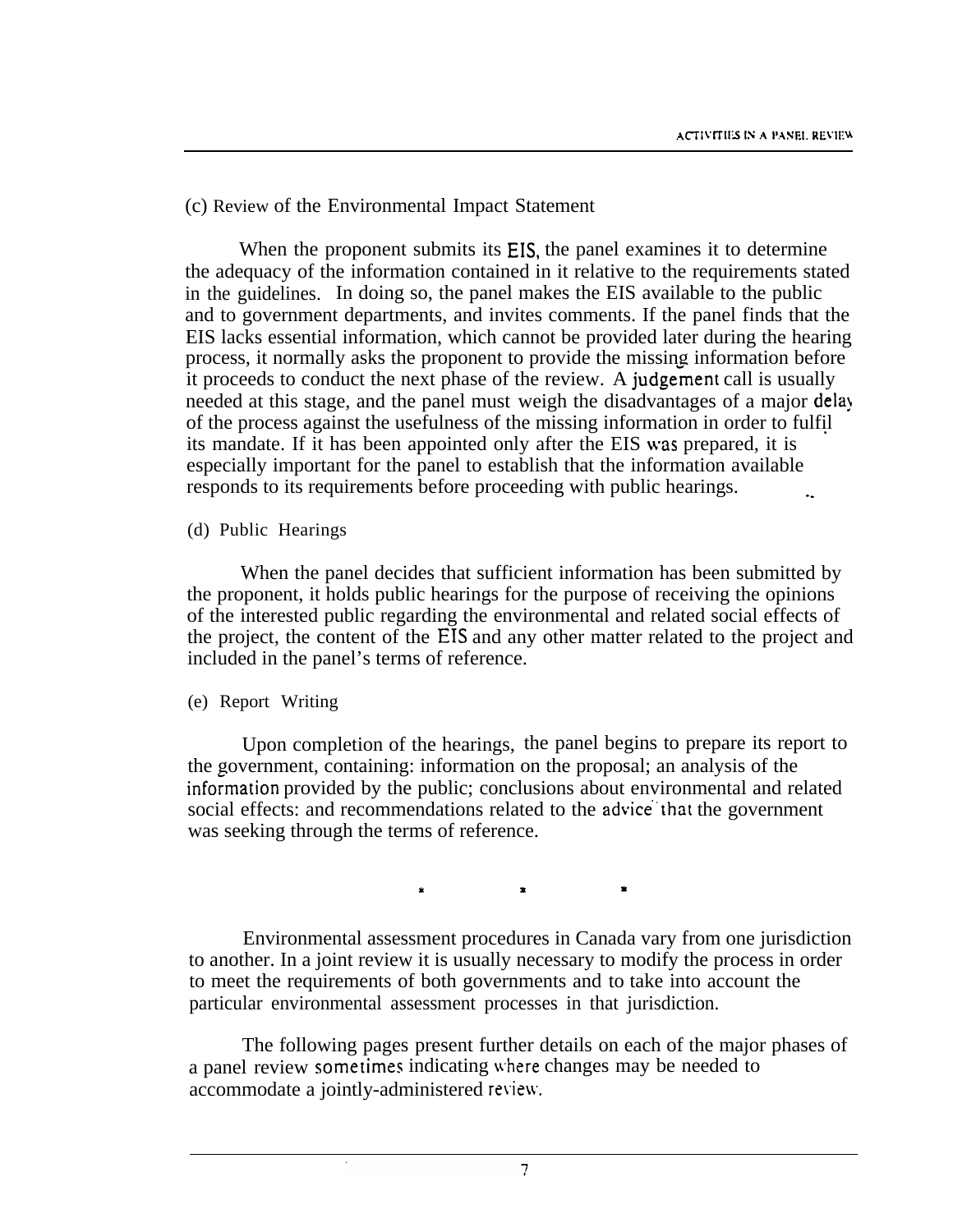#### **2.2** INITIATION **AND** ORIENTATION

Before the panel is appointed, several events occur in the early part of this phase of the review. While the panel is not involved in these matters, they are discussed here in order to provide the chair with a good. understanding of the activities that establish the review.

#### **(a) The Letter of Referral**

The initiation and orientation phase of the panel review begins with the receipt by the Minister of the Environment of a letter from the minister responsible for a decision on the proposal, requesting that a panel review be initiated. This referral letter states the outcome of the initial assessment of the project, explains why a panel review is being requested, and sometimes suggests in very general terms what the scope of the panel's terms of reference might be. This letter "sets the stage" for the review and becomes the first item to be placed on the public file.

If the project is also subject to a provincial environmental assessment process, the registration document submitted to the provincial environment minister and the federal referral letter together form the basis of discussions between FEAR0 and the provincial environment department to create an agreement on conducting a joint public review.

#### **(b) The Terms of Reference**

The terms of reference for the panel review are determined by the Minister of the Environment in consultation with the minister responsible for the assessment of the proposal. This document presents the nature and scope of the review to be undertaken by the panel and represents the agreement between the government and the panel. It indicates as clearly as possible what the Minister (and the government) expects the panel to address in the review and what the panel report should cover.

The terms of reference normally include a statement of the matters to be dealt with in the review, an outline of the procedures to be followed and an anticipated time frame, particularly for those portions of the review that are under the control of the panel. The time frames of work items beyond the control of the panel, such as the preparation of the EIS by the proponent, are usually not included.

In some cases, the terms of reference also specifically exclude issues that are not to be examined in the panel review. such as government policy on matters related to the proposal.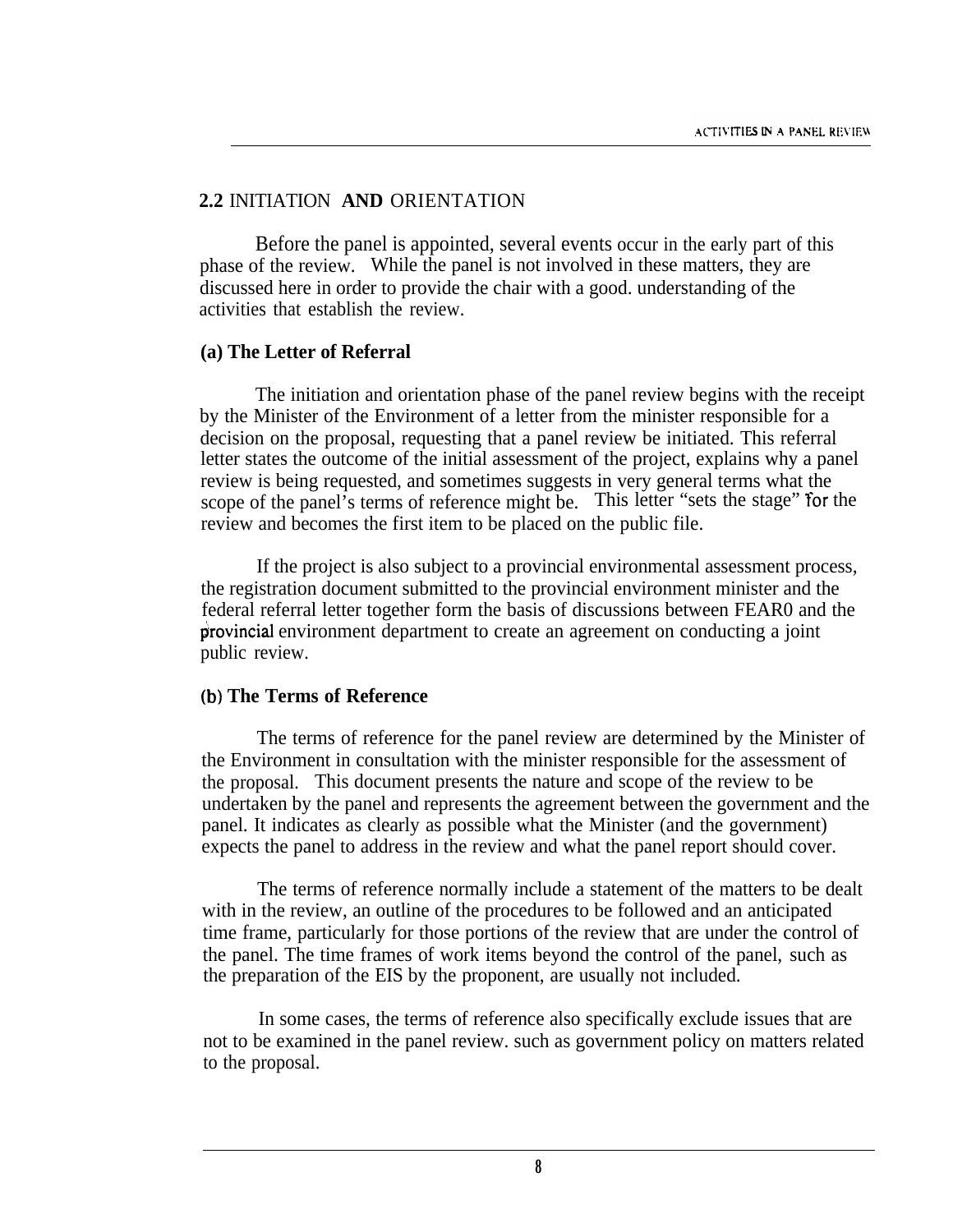In a joint federal-provincial review, the terms of reference are normally shed as part of the agreement governing the conduct of the review. In doing established as part of the agreement governing the conduct of the review. so, it is customary to incorporate issues that relate to either federal or provincial jurisdiction, or to both,

Candidates for appointment to a panel are advised of the general content of the terms of reference before'agreeing to have their names put forward to the Minister. Having agreed in advance to the scope of their mandate, the appointed panel members are expected to conduct the review in accordance with the terms of reference.

In conducting a review, it may happen that the panel may wish to seek clarification of some part of the terms of reference or to suggest a change in them. In the former case, the panel manager may be able to provide clarification to the satisfaction of the panel. If not, only the Minister of the Environment (together with the provincial minister in the case of a joint review) has the authority to provide a definitive clarification or to make a change. The panel chair would, therefore, have to write to the Minister about the matter, keeping in mind that the correspondence must be placed on the public file.

Any panel chair desiring further details on the process of preparing terms of reference for panel reviews is welcome to request a copy of the *Operational Manual for Panel Managers, now being developed by the Agency.* 

(c) Selection and Appointment of the Panel

Candidates for appointment to panels are identified by the Agency in accordance with the criteria stated in the EARP Guidelines Order, after which recommendations are made to the Minister of the Environment. Persons are normally chosen from outside the public service.

The Minister makes the final choice. appoints the panel members. and provides the panel with its terms of reference. A ministerial press release usually announces the appointment and publishes the terms of reference.

In selecting panel members for a joint review, the Agency and the provincial Environment Department collaborate in identifying qualified candidates to be proposed to their respective ministers.

In constituting a panel, the Minister usually attempts to achieve a balance of expertise and to create a group of individuals who can work as an effective team and can exercise good judgement regarding the all-important public input, in addition to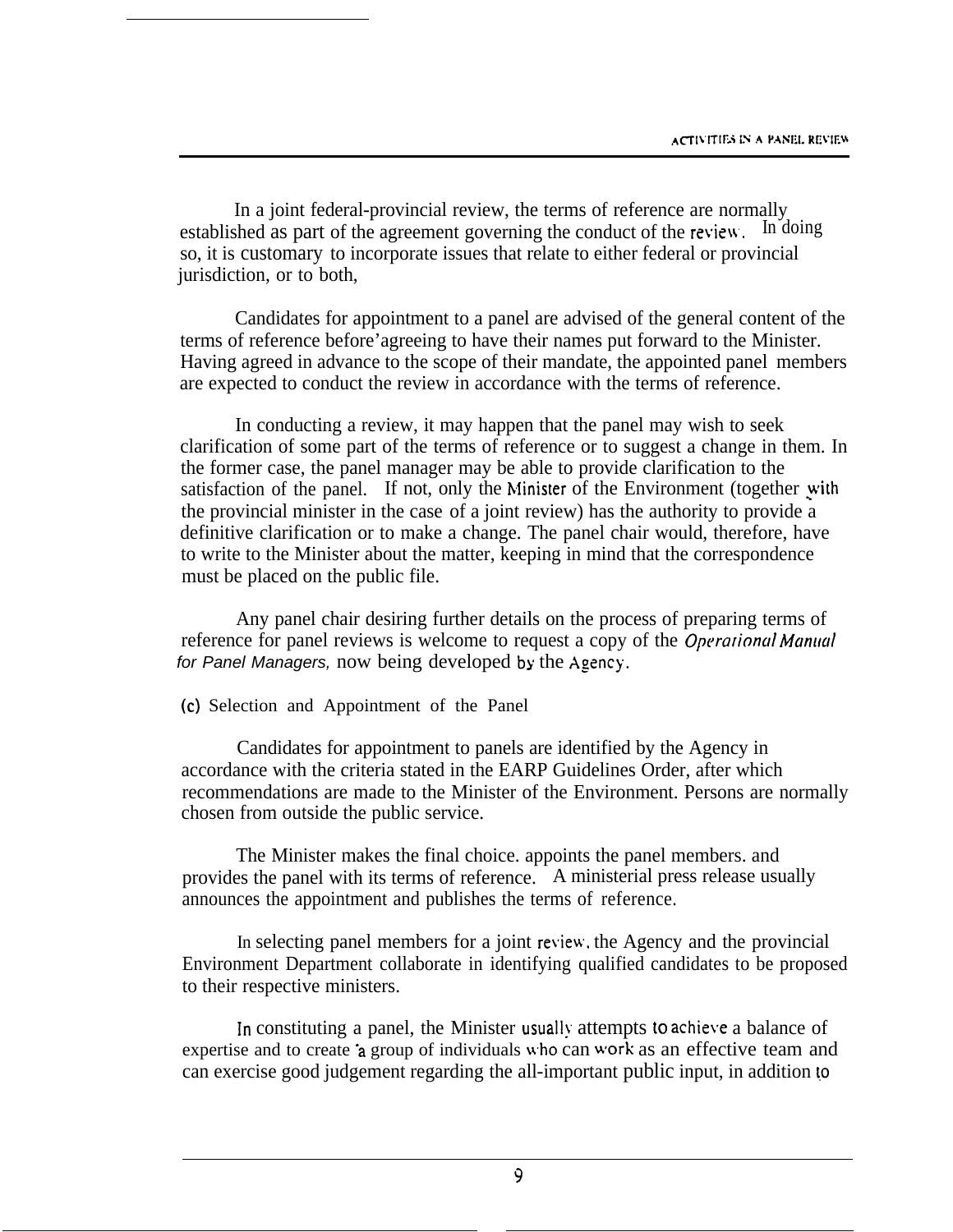considering technical information. Candidates are always nominated on the basis of their personal qualifications and never as representatives of stakeholders.

Further details on criteria and other matters related to the selection of panel members are found in the *Operational Manual for Panel Managers.*

Immediately upon its appointment, the panel assumes the responsibility for directing the course of the review. It is from this point on, that this manual is intended to provide guidance and assistance to the chair in carrying out his or her duties and responsibilities.

#### **(d) First Meeting of the Panel**

The first meeting of the newly-appointed panel will normally include a presentation by the President of the Agency. It is essential that the panel acquire, at the very beginning, a clear understanding of its mandate and the context within which it has been issued. The President, as the Head of the Agency responsible for the administration of the EARP, provides the panel with a clear explanation of its terms of reference and describes the administrative, financial and other parameters within which the panel is expected to operate. This includes the code of conduct developed by the Agency for panel members, which each member is required to sign as a condition of his or her contractual engagement.

Equally important, the President can provide the panel with a clear understanding of how its work fits into government decision-making and elaborate on what the government expects from the process. If there is any uncertainty, he will seek to provide clarification of the terms of reference.

In some cases, the President may have a preliminary meeting with the panel chair to discuss administrative issues before meeting with the entire panel.

In joint reviews, some provinces also have built such a meeting into their processes; in these cases, the meeting may occur simultaneously or at a different time.

Immediately after its meeting with the Agency's President (usually on the same occasion), the panel is briefed on the Guidelines Order and on the basic procedures of the panel review process as established through experience since 1973 and published by the Agency. This briefing is usually provided by the panel manager and a senior manager from the Agency. In a joint review, it includes details of the provincial EA process as they relate to the panel review.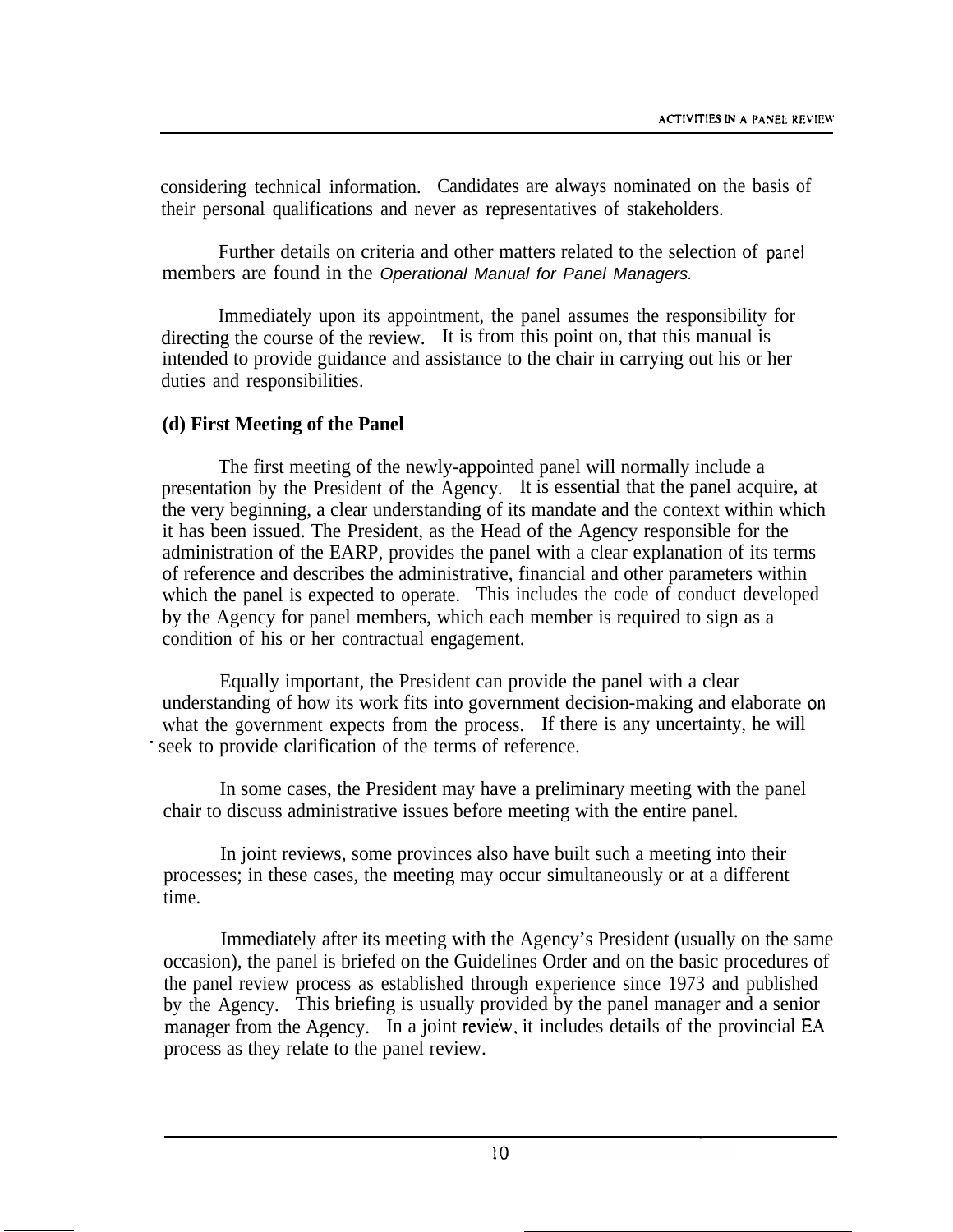In addition to the briefing, time is allocated for discussion of the detailed procedures to be used by the panel in directing the review. This is discussed in the next section.

The panel manager will normally approach the chair beforehand to discuss the agenda for the briefing session and the other matters to be raised at this first meeting.

#### **(e) ,Operational Procedures**

The Guidelines Order requires that the panel establish detailed operational procedures for the review on the basis of, and elaborating upon, the basic panel review procedures published by the Agency.

The panel manager will prepare a draft based on past experience in other panel reviews and recognizing the unique circumstances of the present review. The draft will be examined by the panel and a final version adopted for publication after it has been approved by the panel and by the President of the Agency.

For a joint review, the draft would include detailed procedures essential to the requirements of the provincial EA process. Indeed, some federal-provincial public reviews are based largely on the provincial review process, supplemented by other procedures required to satisfy the requirements of federal legislation.

#### (f) Public **Information**

In the first phase of a panel review, there may be a need to provide the interested public with information on the review. The actual need will depend largely on whether an initial assessment of the project has already been conducted by the responsible department and, if so, the extent to which the pubiic was involved in that assessment.

Information on the project is best provided by the proponent. Indeed, the Guidelines Order assigns to the proponent the responsibility to implement a public information program to explain the project and its potential environmental and related social effects. While the EIS will address the latter part of this requirement, it is desirable to ensure that the proponent makes information on the project available to the public at this time to enable the public to contribute effectively to the forthcoming exercise of identifying the issues to be examined in the review.

The panel usually depends on the panel manager to deal with the proponent and the responsible department to see that the proponent's public information responsibilities are met, and normally does not need to become directly involved.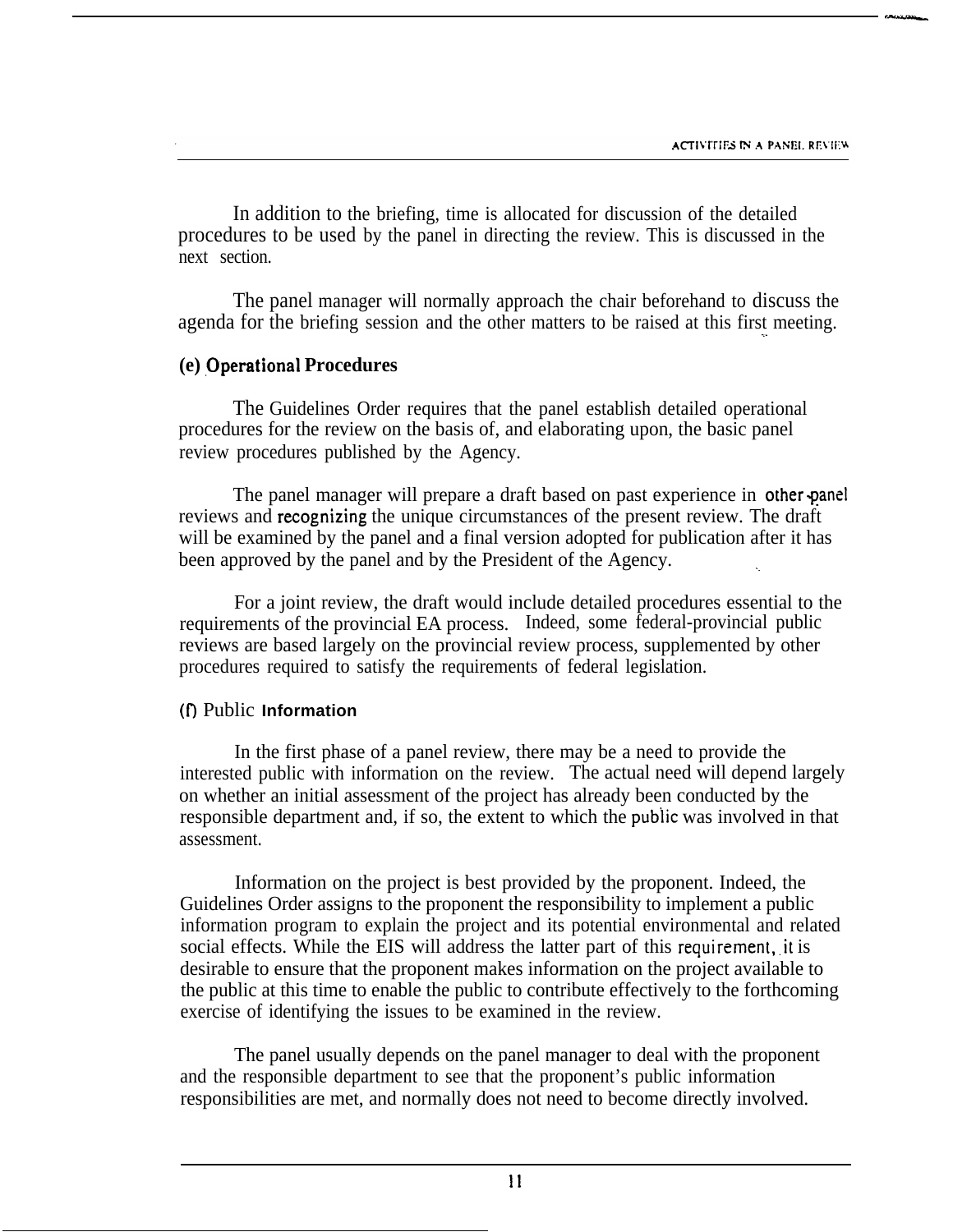In addition, the Guidelines Order requires each panel to conduct a public information program to advise the public of the review and to ensure that the public has access to all relevant information that it may request. The panel manager will set up appropriate mechanisms to accomplish this, including:

- <sup>0</sup> creating and maintaining a mailing list of review participants;
- arranging for publication of ministerial and panel announcements concerning the review;
- setting up and maintaining a public file;
- holding public meetings as appropriate (conducted by the panel) manager);
- 0 responding to media and other inquiries about the process and procedures of the review; and
- <sup>0</sup> other items as needed.

In a joint federal-provincial public review, specific public information activities required under provincial EA legislation may have to be undertaken at this time. The provincially-appointed panel manager will carry out such responsibilities.

The panel manager will keep the panel informed at all stages of this information exercise and will ensure that any specific requirements of the panel are implemented whenever possible.

#### 2.3 PREPARATION OF GUIDELINES

 $\blacksquare$ 

At the beginning of some panel reviews, only a limited quantity of information is available to the panel on the project and its potential environmental effects. It is, therefore, customary for the panel to request the proponent to prepare and submit an EIS (or an equivalent body of information), and to provide the proponent with a set of guidelines for that purpose.

In other cases, a substantial body of information may have been produced prior to the initiation of the panel review (in an initial assessment, for example, or an EIS). It may not be necessary, in such cases, to issue any guidelines. The panel proceeds, instead, to review the existing information.

Preparation of the EIS guidelines, when they are required, is a major item of work for the panel. The panel's first substantive task is to identify what information requirements must be met for the proper conduct of the review. Although not specifically required by the EARP Guidelines Order, panels may consult the interested public in the course of determining their information requirements.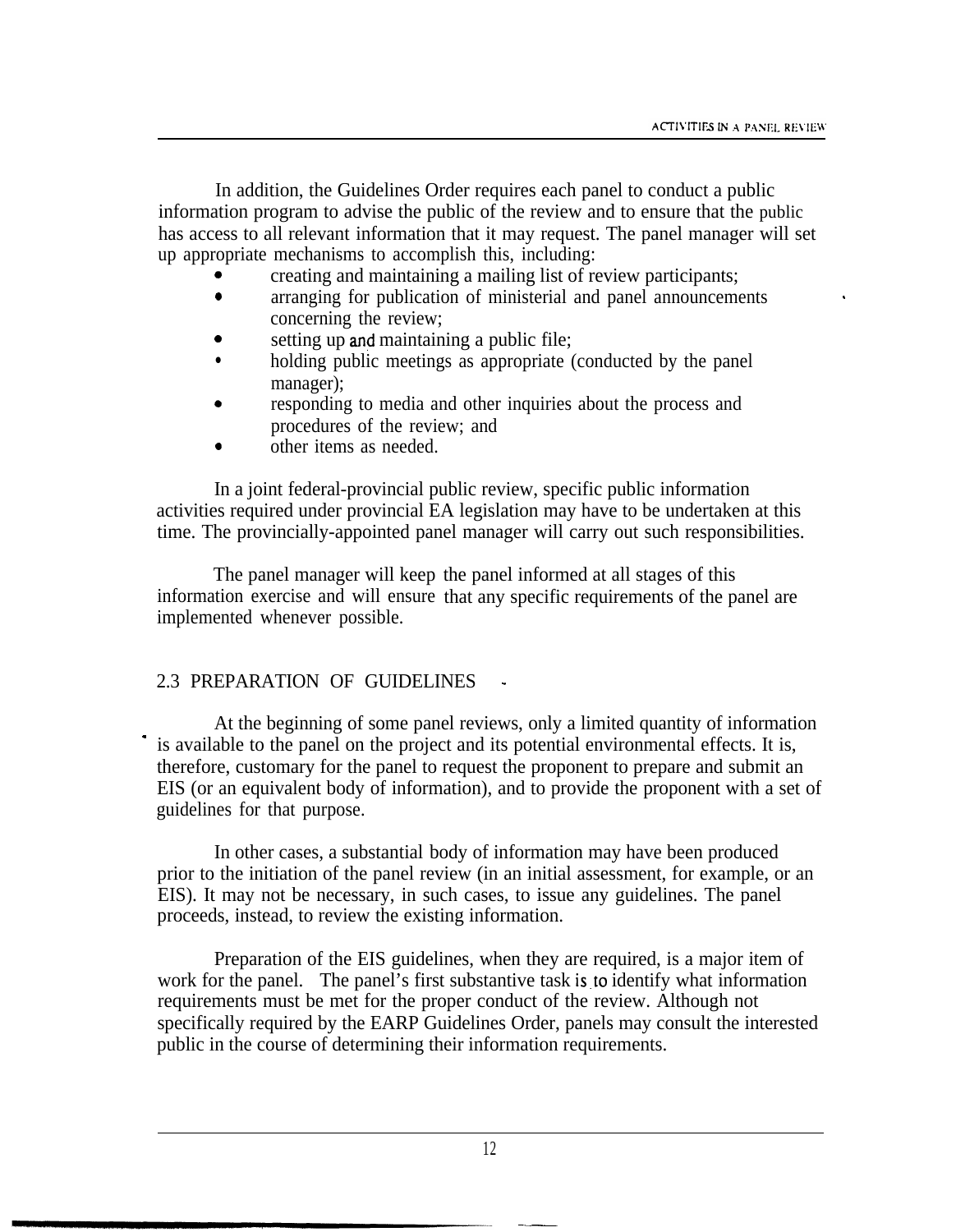#### (a) Scoping

The exercise of identifying and assigning priority to environmental and related social issues that might be examined in the assessment is known **to** EA practitioners as "scoping".

The purposes of scoping are twofold. The first purpose is to ensure that the issues to be studied in the review and addressed in the EIS fairly represent those that the affected people believe should be so considered. The second purpose, which may conflict with the first, is that all issues considered in the review should, on their own merits, wairant study and presentation in the EIS. The main criterion for making such a decision (and hence writing the EIS guidelines) may be stated as follows:

An issue should be included in the EIS guidelines, if the information . generated in studying that issue is likel? to be essential to addressing the terms of reference.

Sometimes, public concern can heighten the apparent importance of an issue. Panels must be very careful in judging the merits of issues where public concern appears to lack any basis. A panel risks damaging its credibility (and that of the review process), if it either blindly accepts unfounded concerns or dismisses out of hand concerns that are genuinely felt in the community.

Scoping may be carried out in a variety of ways. Public meetings are the most commonly used technique. In conducting scoping meetings. some panels have prepared draft information requirements, published them and then held meetings to discuss the requirements. Others have held meetings at which participants were asked to help identify issues that the panel then used to prepare guidelines.

Other approaches to scoping can also be productive. A visit by the panel to the project site can greatly increase the panel's appreciation of possible environmental issues, and in any case is virtually essential to the panel's work. In arranging a site visit, the panel must provide for some degree of participation by representatives of the interested public, to avoid possible concern that the panel is meeting privately with the proponent or any other party.

The panel manager can contact organizations that have already demonstrated interest in the environmental review and invite them to submit briefs presenting their concerns. This can be done either by attending public meetings or by any other means acceptable to the panel.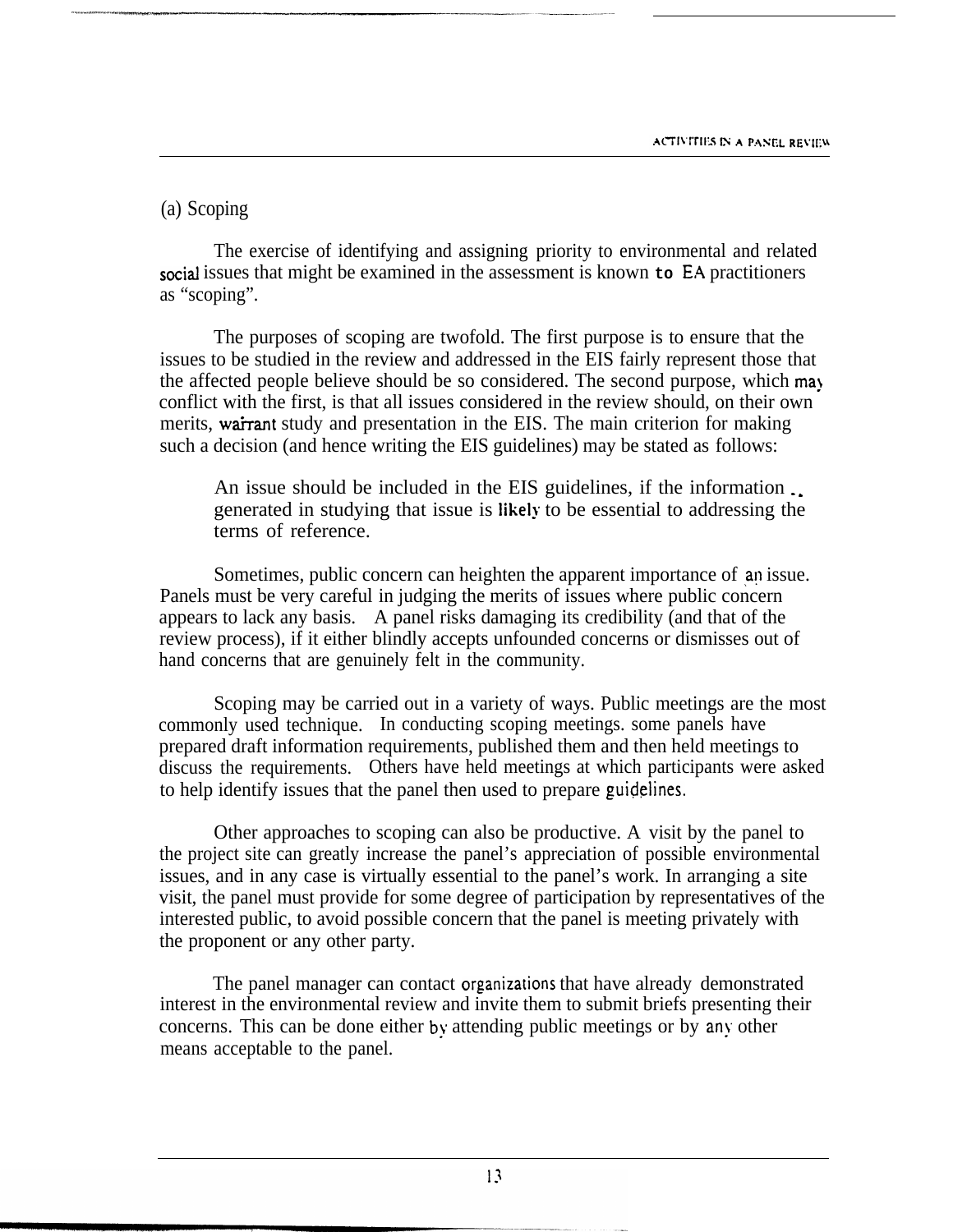In addition, panel members should review existing documentation about the project to gain a better understanding about possible issues. Such documentation must be made available in the public file maintained by the Agency.

Regardless of how the scoping exercise is carried out, the following have been identified as fundamental requirements for effective identification of issues:

- early and sufficient information about the project must be made available;
- participants must be identified and involved in the scoping exercise as early as possible;
- there must be real opportunities for participants to be heard and they must be able to present their opinions on what is important to be studied; and
- efforts to rank the issues should be made.

It cannot be emphasized too strongly that the main purpose of the scoping exercise is to prepare guidelines that will focus the environmental review on issues likely to influence the conclusions and recommendations of the panel. There is a general tendency of panels to write all-inclusive guidelines that address every issue identified. That tendency should be resisted as it leads to the expenditure of time, money and energy by participants on issues that do not have any real potential to affect project decisions.

Panels should note that EIS guidelines, though essential to the success of most panel reviews, are secondary in importance to a panel's terms of reference. As the name implies, this document is a guide to the proponent in preparing information to be presented to the panel. Its content is based on the panel's understanding of the issues at a particular time. A degree of flexibility must be built into the review, with respect to the panel's requirements for information. Later in the review, the panel may decide that a particular item requested in the guidelines is not essential to its work, or that some other information -- not requested in the guidelines -- is needed from the proponent. In the latter case, the new information requirement would have to relate to a subject within the terms of reference.

#### (b) **Writing** the Guidelines

.The EIS guidelines should be prepared on the basis of the results of the scoping exercise. **The** panel manager produces a draft for review and approval by the panel, This will help to ensure consistency in guidelines format from one review to another, and assist the panel to focus the guidelines appropriately.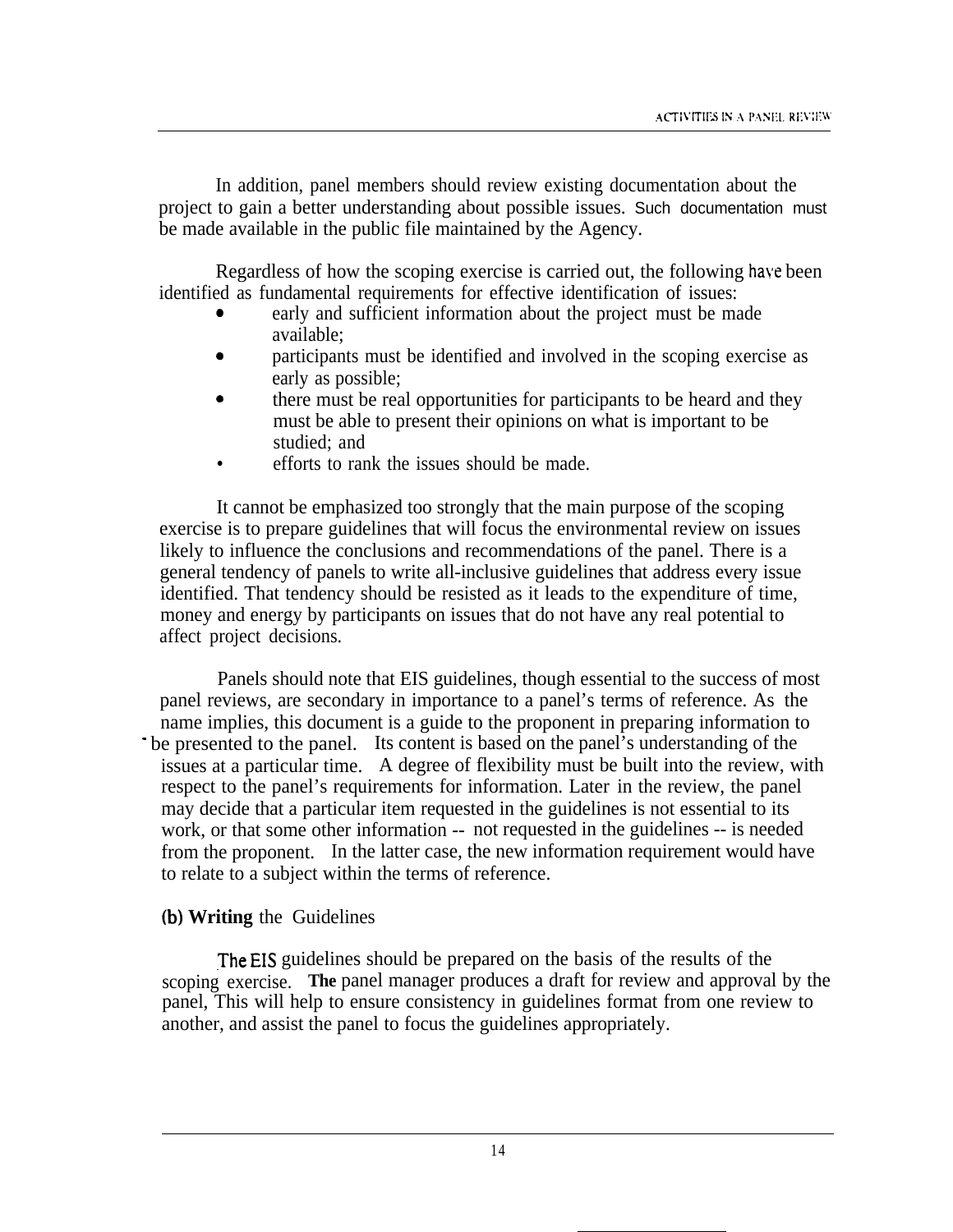When they have produced a satisfactory draft, panels customarily make it available to the interested public for review and written comment. for a period of at least 30 days.

Following the review of the draft, the panel examines any comments received and produces the final version. The finished guidelines document is then transmitted to the proponent and copies are made available to all participants in the scoping exercise and to other interested parties.

#### 2.4 REVIEW OF THE ENVIRONMENTAL IMPACT STATEMENT

#### (a) Production of the Environmental Impact Statement

The responsibility to produce the EIS rests with the proponent of the project under review. This includes the conduct of any original research that may be needed, as well as any other work that is undertaken to produce the information requested by the panel in its guidelines. This is the most time-consuming and expensive step in the public review, and the major duty of the proponent. It may not be.possible, at the beginning of the work, for the proponent to estimate the time that it will take to produce the EIS; because of this uncertainty? no time limit is suggested for this activity and it is not included in any time frame that may be identified for the panel in its terms of reference.

The proponent must supply sufficient copies of the EIS and supporting documents, according to the circumstances of the review. Such details are normally worked out between the panel manager and the proponent's representatives.

Any communications between the proponent and the panel, at this or any other phase of the review, must be by written correspondence that is placed on the public file. The proponent submits only a finished version of the EIS; the panel does not review any draft material.

#### (b) Preparing to Review the EIS

While waiting for the EIS to be submitted, the panel should prepare itself and come to an agreement on the procedures to be used in conducting the review of the EIS.

Panel members will probably want to obtain and read certain important reference documents related to the type of project under review and the possible environmental and related social effects. Ii the volume of such literature is very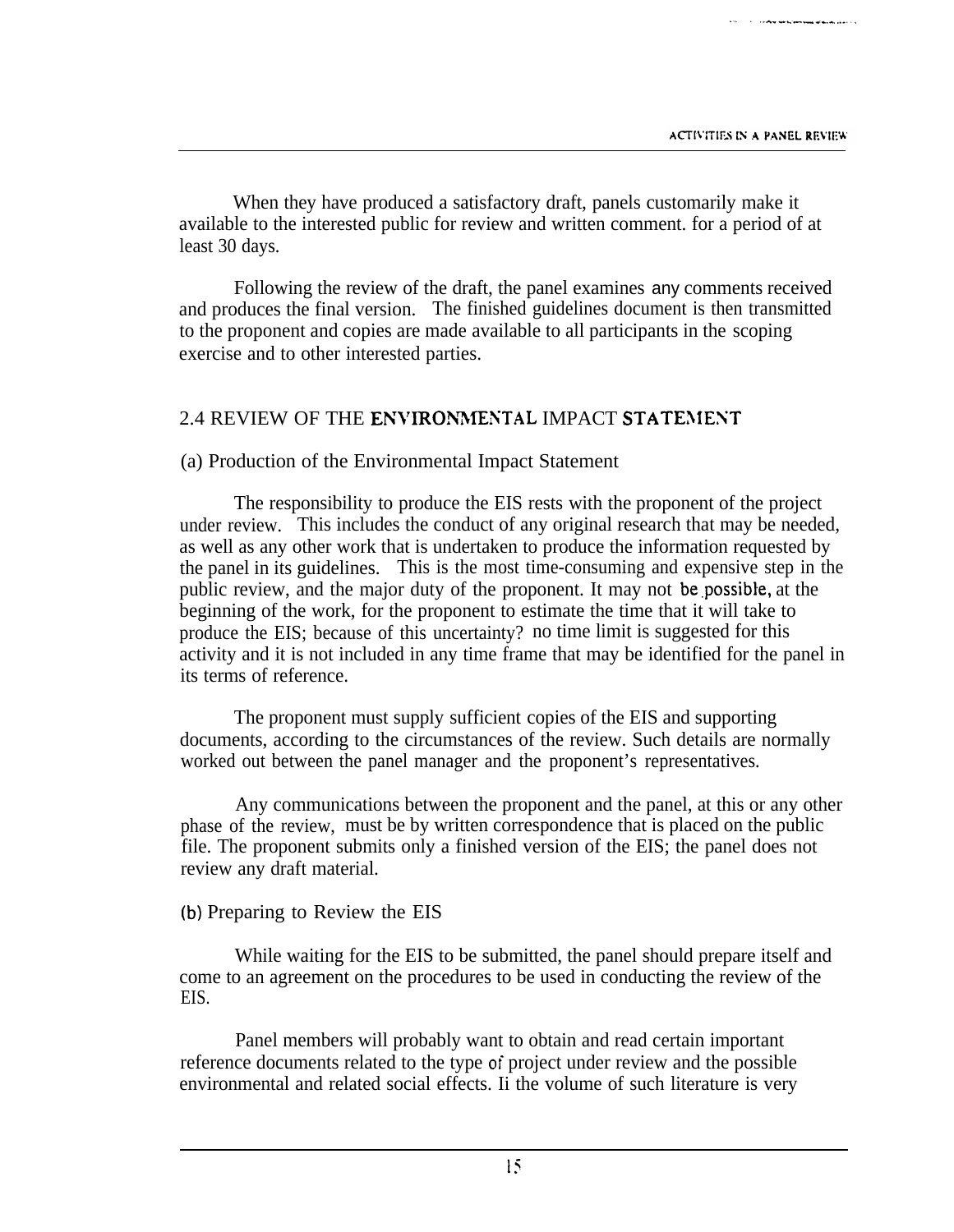large, the panel manager will assist the panel by arranging for analysis of lengthy documents in order to focus attention on the most important material.

At this time, depending on the nature of the project and the issues, the panel may foresee a need to obtain technical information or advice to assist it in understanding certain subjects. Part 3, section 3.3(d) of this manual provides guidance on obtaining technical assistance.

#### **(c) Conducting the EIS Review**

When the environmental impact statement (or other information from the proponent) is received by the panel, it is made public for review and is also circulated to relevant government agencies. After a suitable time (at least 60 days) for these reviewers to comment and make written submissions to the panel, and for the panel itself to review the documentation, the panel must determine the adequacy of the information presented relative to the requirements of the guidelines and the panel's current knowledge of the issues. Essentially, the panel must determine whether the information content of the EIS is sufficient to form the basis of the public hearing phase of the review.

The panel should distinguish clearly between "complete information" (whatever that may be) and information that is sufficient to enable it to move on to the next phase of the review. It may be necessary to point out this distinction to the public.

The matter of scientific or technical soundness is sometimes raised during the review of an EIS. For example, either the panel or an interested party may question the validity of the methodology used by the proponent in conducting a study. While the focus of the EIS review should be on the adequacy of its information **content,** serious technical flaws must not be ignored.

A satisfactory EIS is one which meets the criteria outlined below:

- it is focused on the key issues that need to be addressed in order to make a decision about the proposed project. This means it responds satisfactorily to the EIS guidelines and provides information that is scientifically and technically sound; and
- it is clearly and coherently organised and presented to facilitate public understanding.

If the panel determines that the EIS meets these criteria, it will proceed to schedule the hearings. The panel may also proceed to schedule hearings if it is assured that the proponent will be able to respond to relatively minor deficiencies in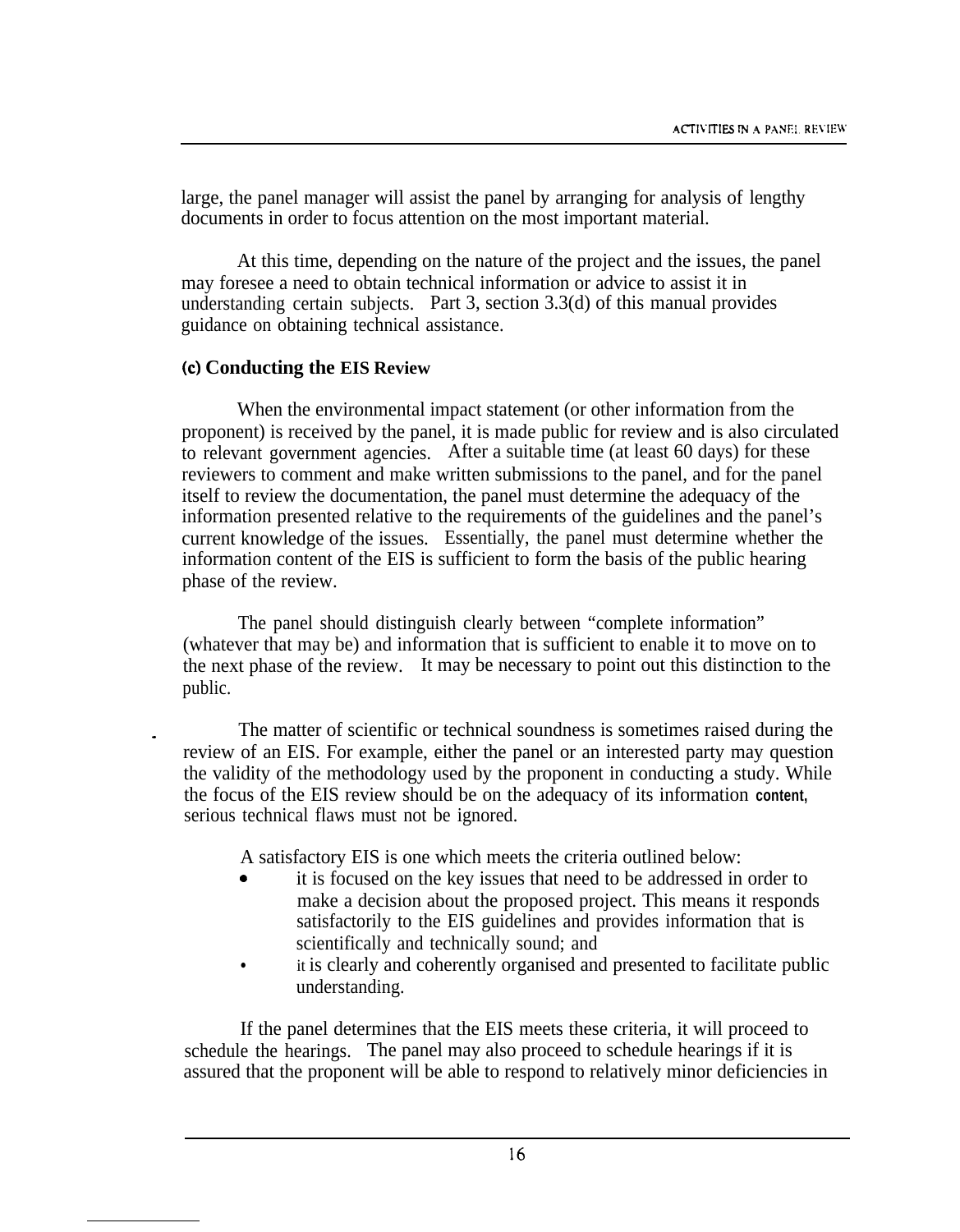the EIS before the hearings take place. However, if the panel decides that the EIS does not meet these criteria, it should advise the proponent (publicly and in writing) of the changes or additional information required to meet the criteria and should not proceed to public hearings until the matter is dealt with to the panel's satisfaction. For example, if the panel is convinced that studies conducted to support a substantial section of the EIS were invalid, thus severely limiting the usefulness of that section, it may request the proponent to rectify that situation before announcing the hearings.

In this connection, it should be noted that the availability of participant funding makes it possible for interested parties to engage qualified persons to examine the scientific and technical soundness of the EIS.

#### 2.5 THE PUBLIC HEARIXGS

#### (a) Preparing for the Hearings

Supplementary operational procedures are usually issued for the public hearings; these are in addition to the general operational procedures discussed earlier in connection with the "Initiation and Orientation" phase of the review. The panel manager will submit to the panel a draft of the supplementary procedures, based on experience gained in previous panel reviews.

The public hearings are the *raison d'être of* the panel review. Everything that precedes them merely serves to ensure that the hearings are held in an effective and productive manner. In this context, the hearings provide the main opportunity for participants to convey their ideas and the reasons for their ideas about the proposal. Panel members must not allow their minds to be made up about issues until the hearings are finished and the final information is received.

Panel members have an obligation to prepare for the hearings carefully by reading the materials and deciding which questions need to be answered at the hearings. Discussing the issues at the panel's planning meetings helps the panel prepare for the hearings and identify those issues that are particularlx important. At the direction of the panel, the panel manager can assist in these preparations by:

<sup>0</sup> preparing a draft list of questions to be asked at the hearings: and <sup>0</sup> providing an analysis of the issues. based on consultation within and outside the Agency.

The panel must decide on the location(s) for the hearings sessions and plan for an appropriate number of days at each location, taking.into account the costs involved. The panel manager will prepare a draft schedule for the panel's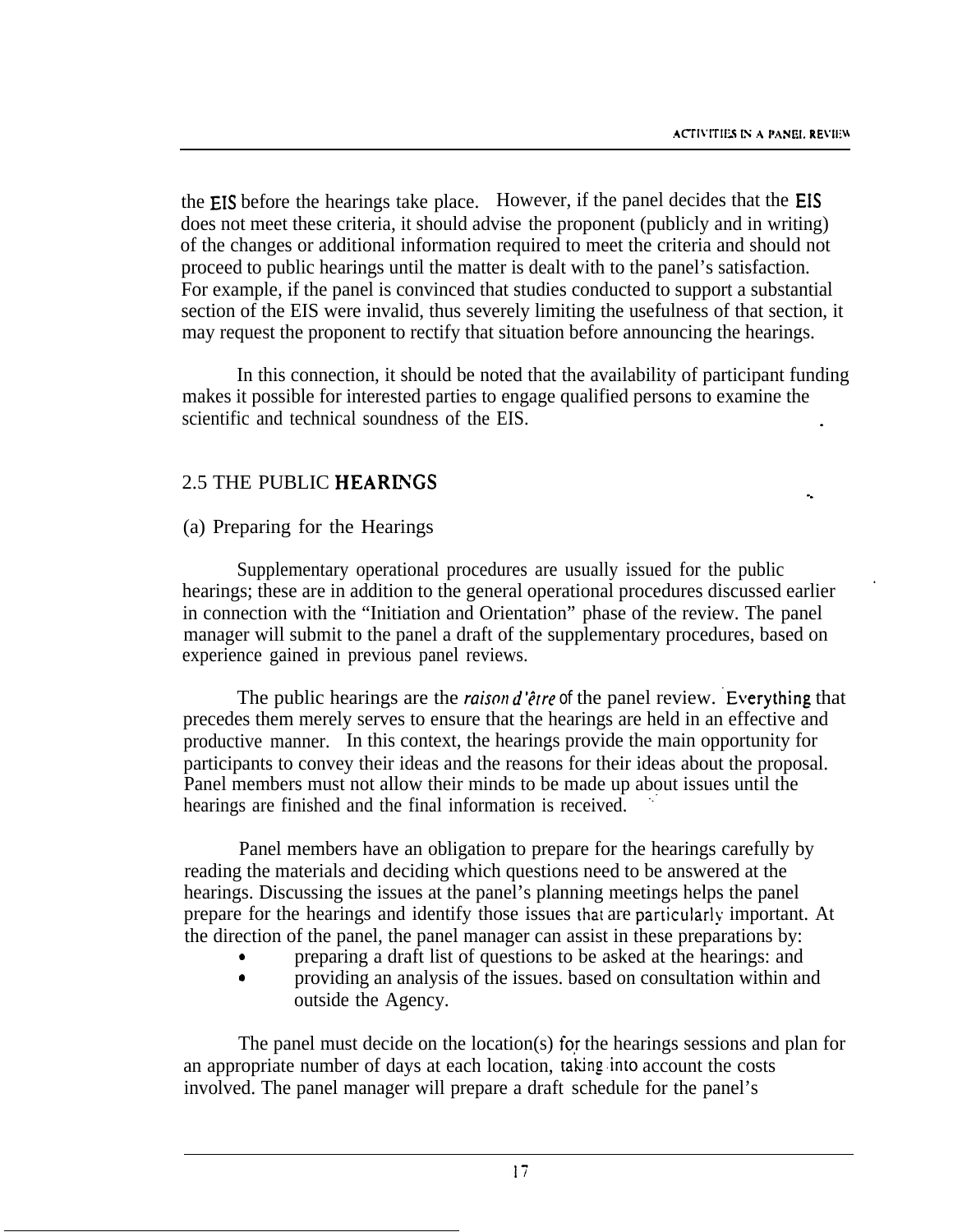consideration, based on the level of interest demonstrated by participants in the scoping exercise and on the past experience of the Agency.

All logistical arrangements for the hearings are made by the panel manager. This may include consideration of special arrangements where hearings are to be held in aboriginal communities.

#### **(b) Conducting the Hearings**

Public hearings under the Guidelines Order must be conducted in a "nonjudicial and informal but structured manner". Over the past 20 years, they have acquired an enviable reputation for fairness and approachability.

Part **3** of this manual offers guidance on the conduct of public hearings. within the section dealing with panel-participant relations.

## **2.6 REPORT WRITIYG**

 $\blacksquare$ 

#### **(a) Panel Meetings to Determine Report Content**

After the hearings are finished, the panel will meet as soon as possible to discuss the content of its report to the ministers. It is especially during this and the following panel meetings that the panel chair will be called upon to show leadership and promote consensus among the panel members. More on the subject of consensus appears later in this manual.

Once the panel has determined the conclusions and recommendations in general terms, it must then proceed to write the report, that is, to compose the specific wording needed to convey the panel's message effectively.

The panel report must contain an analysis of the comments received from the public as well as the conclusions and recommendations of the panel relating to the environmental and related social effects of the project and any appropriate mitigation measures or follow-up requirements.

The report is entrusted to the panel manager to arrange for professional editing, translation and printing. The review schedule must allow sufficient time for these activities, while ensuring that the report is submitted in a timely manner. Once printed, the report is transmitted to the Minister of the Environment and the minister responsible for the assessment of the project. In the case of a joint federal-provincial review. the report is also submitted to the provincial environment minister and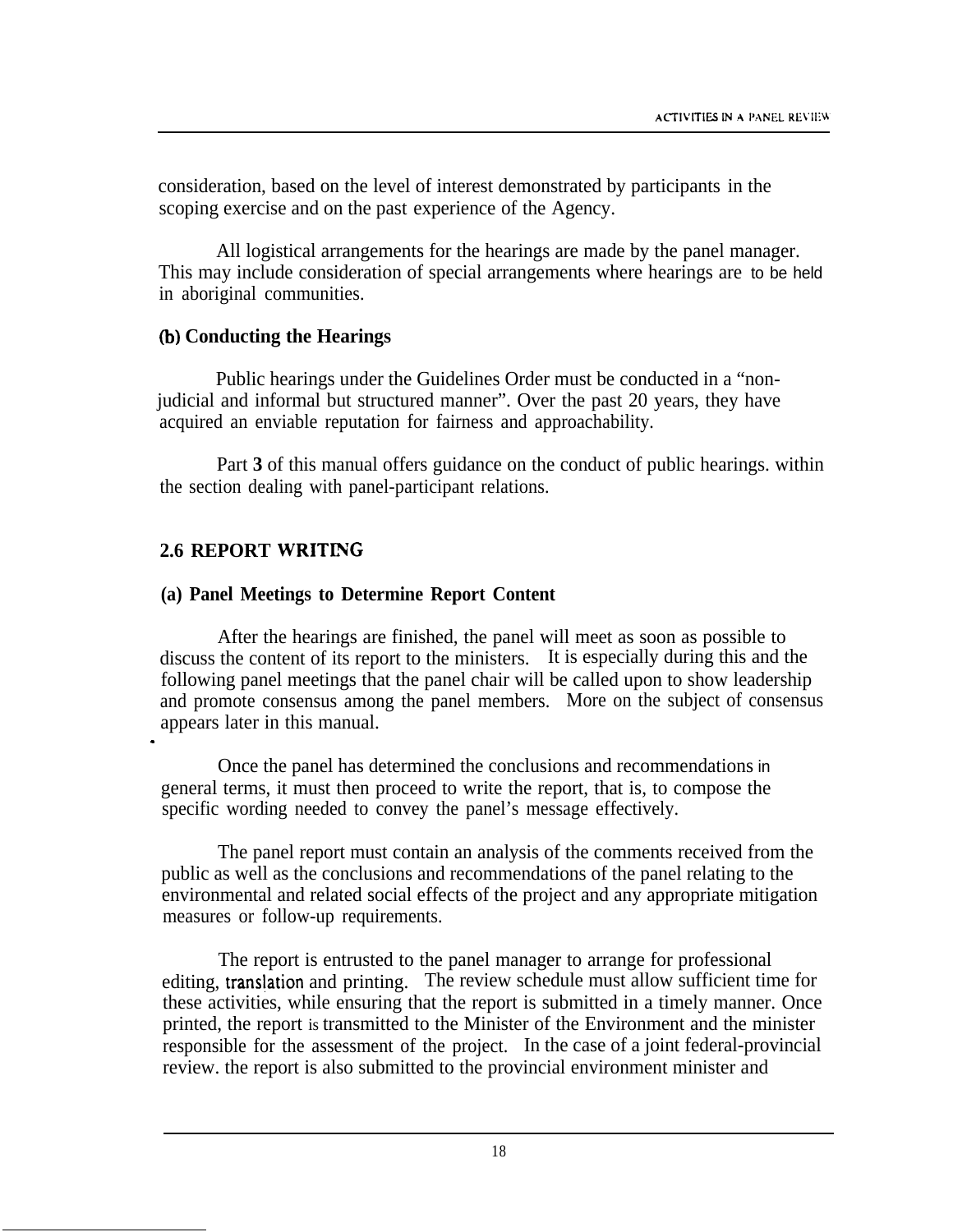sometimes to another provincial minister as well. At that point, the report becomes the property of the ministers and remains confidential until they decide to release it.

Once the panel has submitted its report, the public review has ended and the panel ceases to exist.

#### (b) Report Writing Responsibilities

There are different ways of approaching the writing of the panel report, but there is a significant responsibility for writing assigned to the panel manager in any case. In one approach, panel members themselves do the drafting of the report after deliberating and reaching their conclusions and recommendations in principle. In another, panel members determine what conclusions and recommendations they wish to express and delegate the responsibility for drafting to the panel manager. In either case, it is the panel itself that must determine and be satisfied with the final wording of the report. Panels must take the time to thoroughly review the text to ensure clarity of expression, thereby avoiding ambiguities. Once the report has been signed by the panel, its content will not be modified in any way without the consent of the panel. No employee of the Agency has the authority to change anything in a signed panel report. At the same time, the Agency will support the panel manager in coordinating the printing process to assure high quality in the appearance of the final product. During the period prior to its public release. when the report is confidential. the Agency will ensure that it is kept secure.

While preparation of early drafts of the report may be delegated to the panel manager based on clear and explicit instruction by the panel. responsibility for the final report and for the recommendations in it cannot be delegated. Even if the panel members decide to draft the report themselves. it is very common for the panel manager to coordinate the drafting of introductory and descriptive material while the panel members draft the sections deaiin, with the substantive issues.

Especially when panel members prepare initial drafts of the report, it is possible for members to become attached to their own individual \iriting styles. This pride of authorship, as understandable as it may be. is undesirable and unworkable because typically there are many changes in wording between the first drafts and the final version of a panel report. Most of these changes represent improvements in the overall report and those drafting the report should expect changes. The panel manager has access to the services of editors and technical reviewers ii the panel so wishes. Panels are encouraged to use these services, since maintenance of consistently high editorial quality of panel reports is important to the Agency and the review process. Editors should be engaged early enough in the report-writing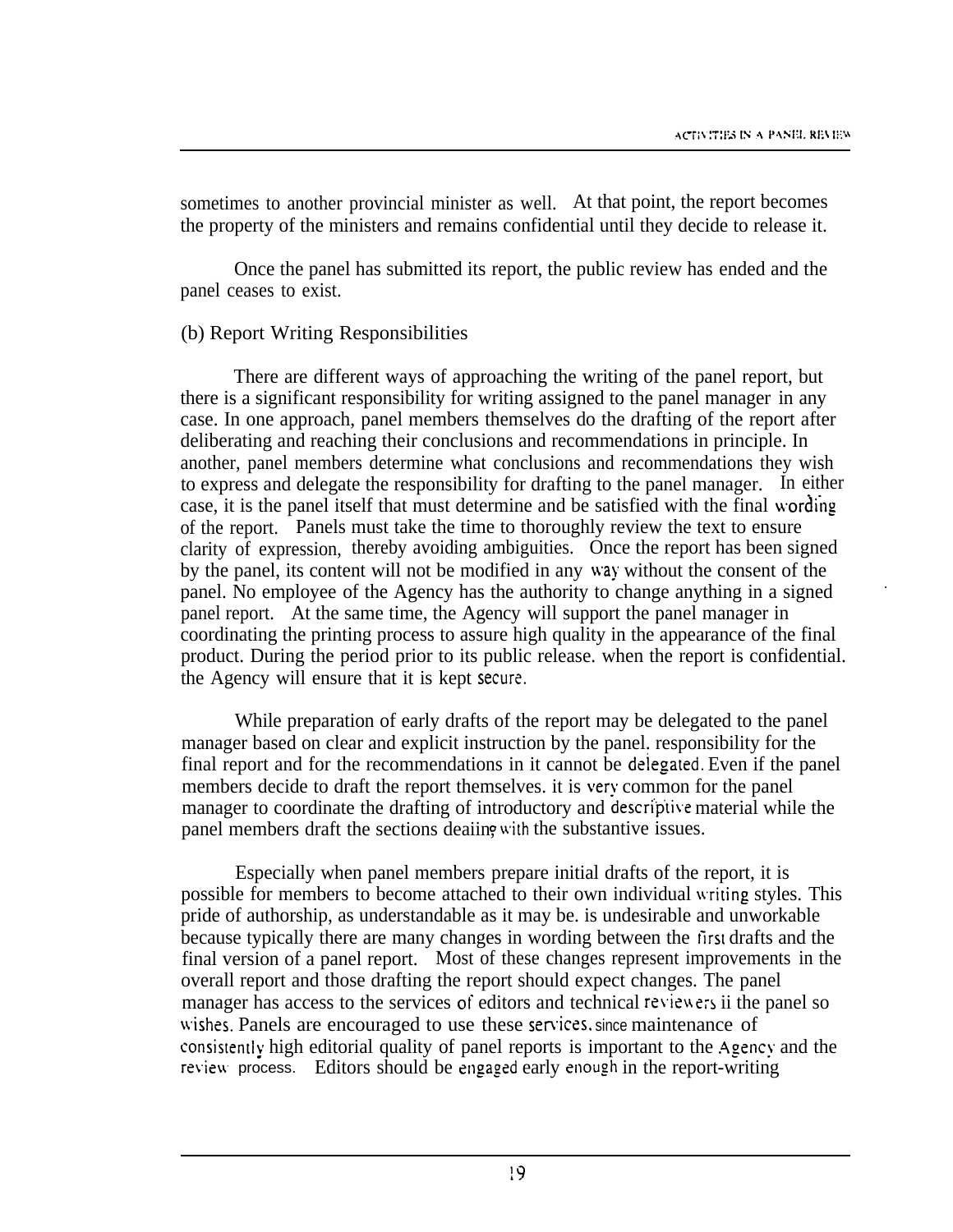process, that they can become familiar with the material and thus perform their services promptly.

In drafting its recommendations, a panel should ensure that they are carefully and fully presented and follow clearly from the analysis presented in the report. The recommendations should also be practical, that is, capable of being implemented

It goes without saying that each of the recommendations contained in the panel's report must deal with subject matter that is within the terms of reference for the review. Any comment on a subject outside the terms of reference should be conveyed to the government by some other means.

The panel is obliged to ensure the accuracy of the information contained in its report and can rely upon the panel manager to arrange for verification of the factual content of the draft text.

Panels should also review examples of previous panel reports as a guide but must decide themselves on what is best for conveying the judgements they are making. While editorial and graphical consistency of presentation in the panel reports creates a better image of the federal environmental assessment process and so is desirable, a panel should feel free, in exceptional cases, to choose an alternate format that presents its ideas more effectively. The format selected must take into account measures that avoid unnecessary costs associated with publication of the report.

A panel report stands on its own. Many readers will not be aware of the particular context or circumstances. Effective communication of the conclusions and recommendations of the panel is, therefore, extremely important if others are to understand the ideas presented. Accordingly, while recognizing the importance of timely information, panels should take the time necessary to do a good job of writing the report so that its content is clear and the report effective. Experience has demonstrated that the use of deadlines helps to ensure that this phase of the review does not take longer than necessary.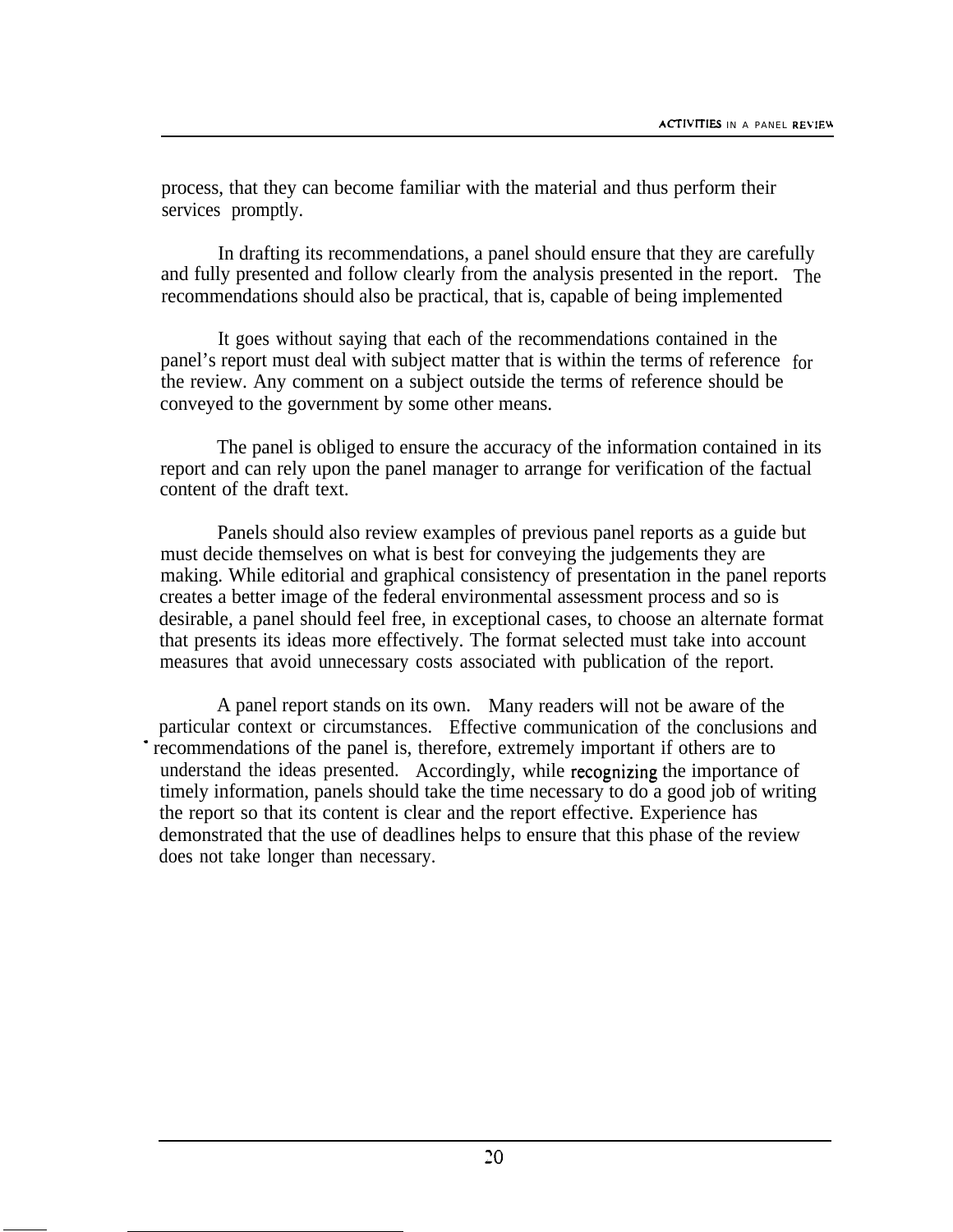$\ddot{\phantom{a}}$ 

#### PART 3

## PANEL RELATIONSHIPS AND RESPONSIBILITIES

#### <span id="page-24-0"></span>3.1 GUIDING PRINCIPLES

#### (a) Duties of Panel Chairs and Members

The Agency has prepared a list, attached as Annex A, that highlights the duties and responsibilities of panel chairs and members. Many of these duties are discussed in the following sections.

(b) Code of Conduct for Panel Chairs and Members

The Agency has also prepared a Code of Conduct that establishes standards of behaviour for panel chairs -and members. A copy of this code is attached as Annex B.

#### 3.2 PANEL-PARTICIPANT RELATIONS

**ia>** Public Values and the Panel Review Process

As part of its review of environmental assessment, the Agency formulated its own mission statement:

To provide effective means of integrating environmental factors into federal planning and decision-making in a manner that takes into account public values and the goal of sustainable development.

While the procedural steps described earlier - such as developing operational procedures, scoping. and conducting public hearings - help set the stage for public participation in the review. they are not sufficient to incorporate public values into the assessment. Pursuit of this goal requires that a panel:

- be absolutely convinced that the integration of public values is essential and represents the main value added from the panel's work:
- display considerable sensitivity to the cultural differences among different segments of the public: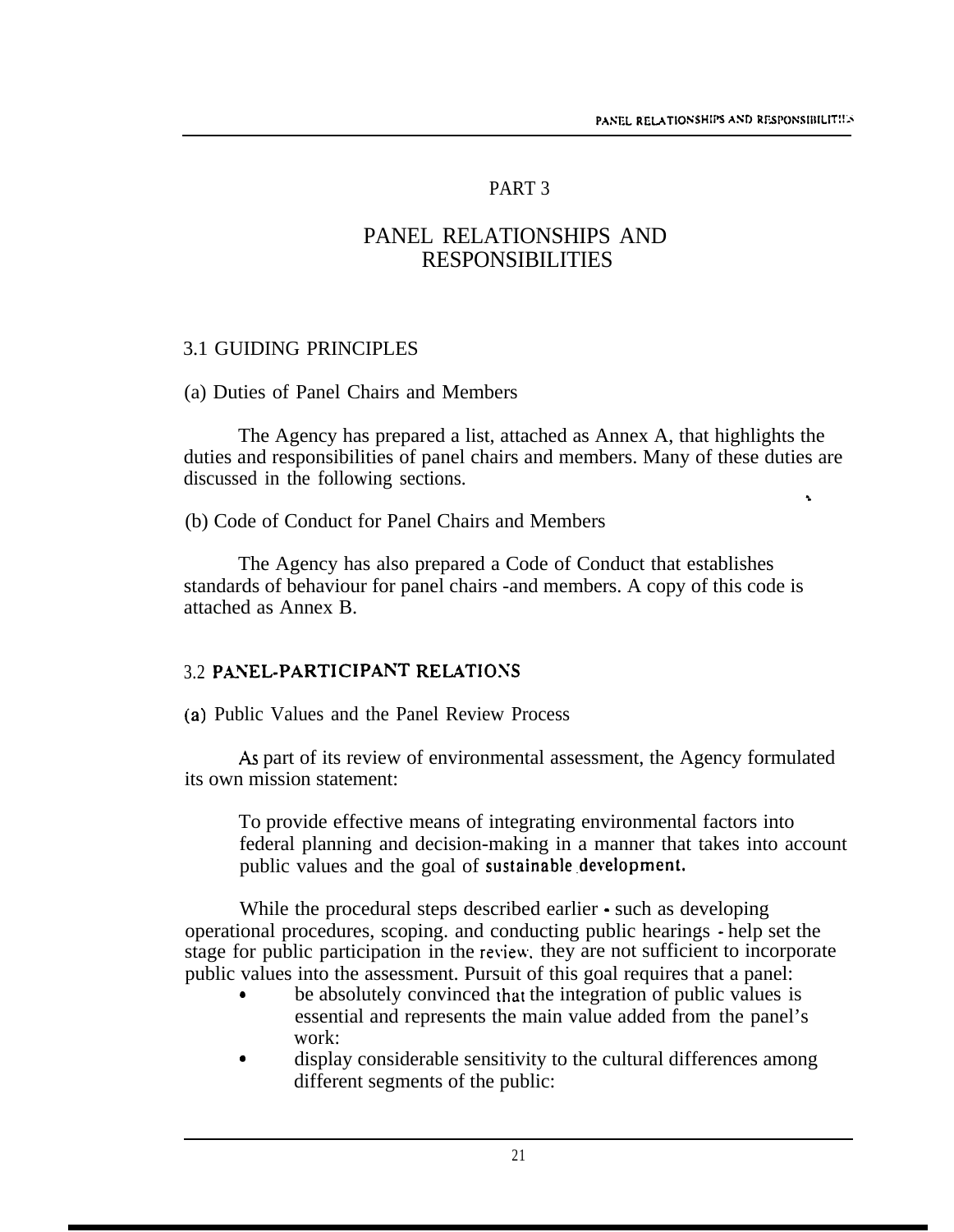- assess the relevance of all submitted information, to ensure that it relates to the project being reviewed, and is not frivolous in nature:
- carefully analyze input provided by the public to determine what the basic public values are concerning the environmental and related social effects of the project; and
- develop sound conclusions and recommendations for ministers on these effects that reflect the prevailing public values about them.

## **(b) Guidelines for the Conduct of Public Hearings**

Panels stage public hearings to understand public views about the environmental and related social effects of specific projects. It is important that these hearings be, and appear to be, fair yet focused. The panel chair plays a leadership role in managing public hearings. The following guidelines identify ways panels can conduct fair hearings which are on topic:

- develop and distribute rules of procedure before the hearings so that the parties will know how to participate in the review including the public hearings phase. Operational procedures published by the panel meet this goal;
- facilitate participation through appropriate logistics;
- ensure that interested parties obtain relevant documents, such as EIS reports, before the hearings so that they can participate in the public meetings, recognizing that a well-informed public is more apt to participate in a constructive way;
- manage public hearings in an impartial manner so that all participants understand that the panel is not favouring any of the interested parties. For example, the panel must maintain an armslength and open relationship with the proponent and other stakeholders. Similarly, the nature and style of panel members' questions to the proponent should not suggest bias in favour of or against the proponent;
- facilitate effective public participation in the hearings by:
	- (i) opening them with a short presentation by the panel chair:
		- introducing the panel and outlining its terms of reference and how they govern the scope of the public review;
		- indicating the purpose of this particular meeting and describing the procedures to be followed so that the parties present can participate in the hearing; and
		- outlining the order in which the parties will present likely starting with the proponent's description of the project and its salient environmental and related social effects: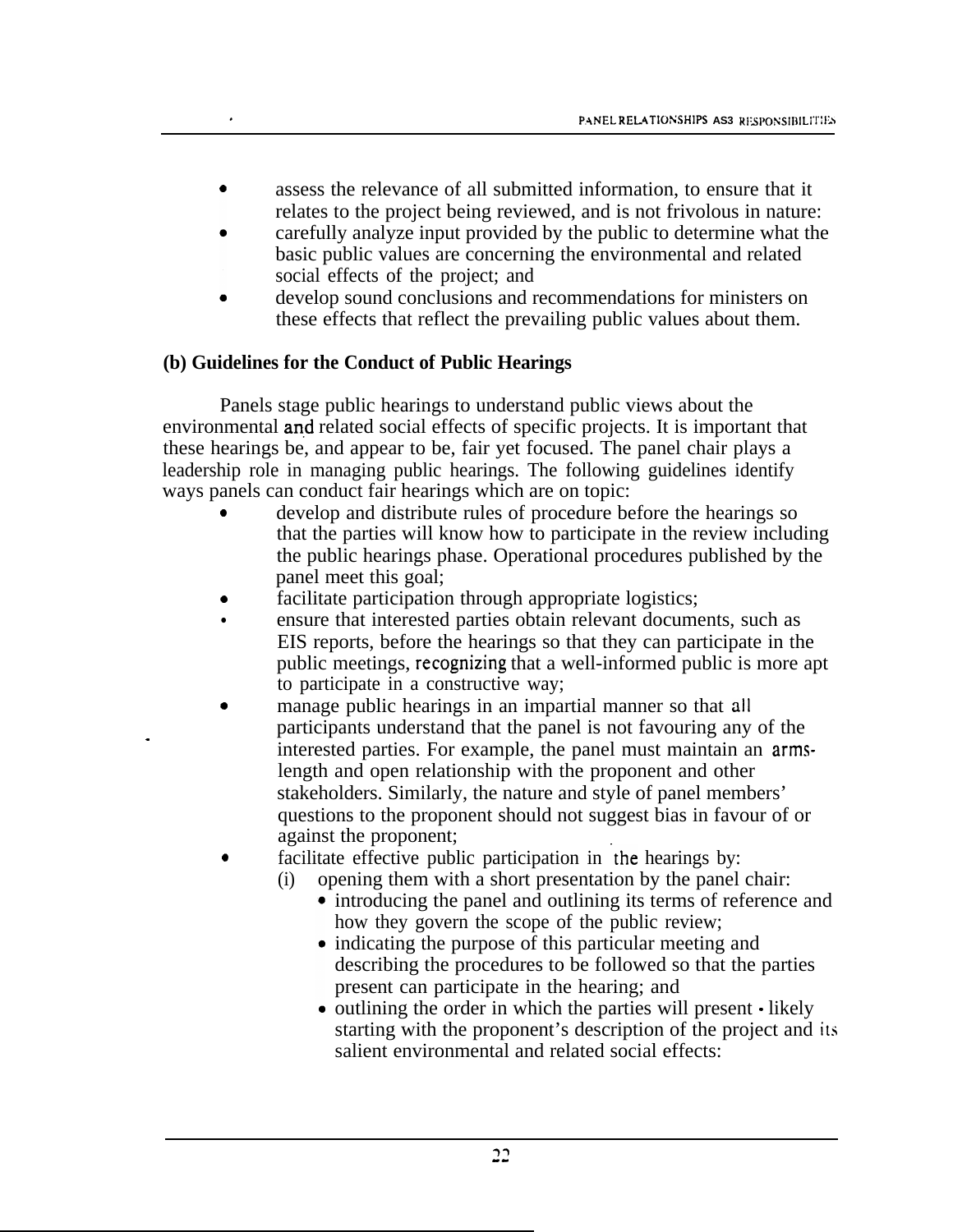- (ii) clarifying the roles of the various participants to avoid confusion. This may mean indicating to the participants that it is the proponent's job to explain, and answer questions about, the project and its environmental effects;
- .I. (iii) demonstrating respect for and interest in the various presentations yet, if required, diplomatically reminding participants who are well off-topic what the subject being reviewed is; and
- **( <sup>&</sup>gt;** iv creating a relaxed atmosphere within the non-judicial structure of the hearings, so that reticent or apprehensive parties can make their presentations without distress;
- . The contract of  $\bullet$ develop a good balance between conflicting demands for a timely, yet full, review of key issues at public hearings; and
	- 0 ensure, in a diplomatic way, that the participants observe the rules and procedures established for the hearings.

#### **(c) Communications and Media Relations**

There are many aspects of communications that need to be dealt with throughout the review. While most of these matters can be handled by the panel manager, some involve decisions by the panel. All of these decisions need to be communicated to the public. The panel manager will normally seek advice on the content of detailed announcements from the chair and make use of the Agency's communications expertise on the details. Other matters, such as the nature of announcements and the development of a communications plan for the review will usually be discussed in principle by the panel and implemented by the panel manager with occasional advice from the chairperson. The communications staff of the Agency is available to the panel manager to provide necessary support.

The panel must not be seen to have reached substantial conclusions prior to the report having been released. Thus, the principles governing media relations are that one should be as open as possible regarding review procedures while declining to comment on substantive issues.

It should be agreed from the beginning that the chairperson and the panel manager are to be the only media contacts for the panel.

Dealing with the media is a skill which the primary spokesperson should possess. Basic principles include the following:

<sup>0</sup> treat all media representatives with respect and try to work with them to provide the information they are seeking and that you can properly provide;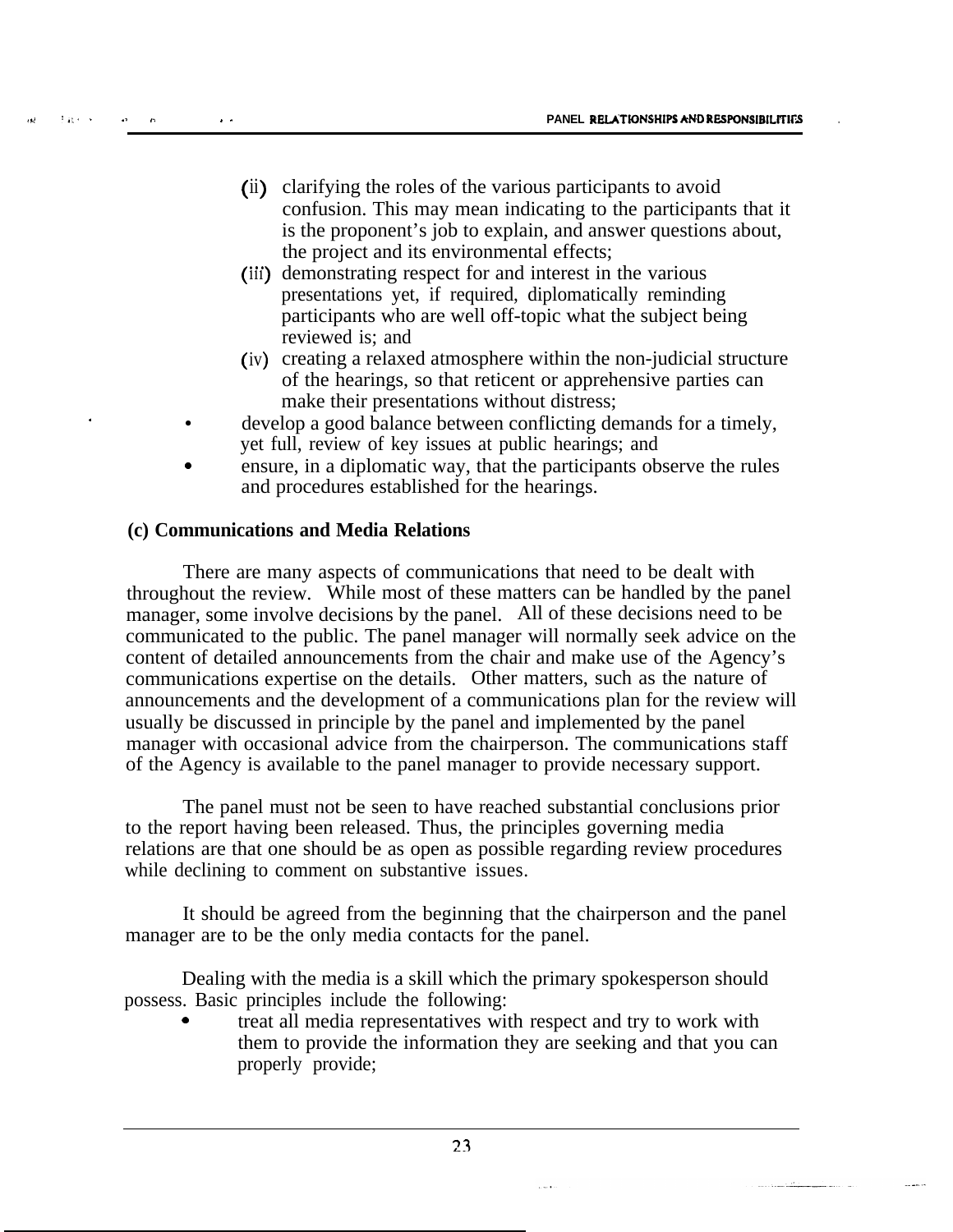- $\bullet \bullet$  try to provide the information in a useable form (e.g., short accurate quotes for radio and television news, more full description for print media representatives);
- generally speaking, treat everything you say as being "on the record" and for quotation;
- avoid the use of jargon and be prepared to explain the work of the panel simply and honestly;
- when a question cannot be answered, explain why;
- be certain you understand the question before attempting to answer it;
- always show respect for the process and participants in the process: and
- <sup>a</sup> do not allow frustration or perceptions of bias to appear in such interviews.

The communications staff at the Agency is available to the panel manager to provide assistance in dealing with the media.

Panel chairs will be most likely called upon to do interviews when the panel is announced, during hearings, and when the panel report is released.

Interviews upon panel announcement may be the most difficult. The chair will not have met with the panel and must help the media understand, and present the process without committing to procedures that are not yet developed.

. At the hearings, the procedures and process should be explained fully in order to help the media, but substantial issues must not be discussed in a manner that could be construed as compromising the panel and the process.

After the report is released, the former panel members may comment on the substantive issues including the conclusions and recommendations. But fairness to one's fellow panel members requires that confidential panel deliberations not be discussed. One should also remember that the panel report itself should explain these issues quite fully. The former panel chair, especially, should, at that time, take care to present the panel's (as opposed to his or her own) conclusions and recommendations carefully based on the report.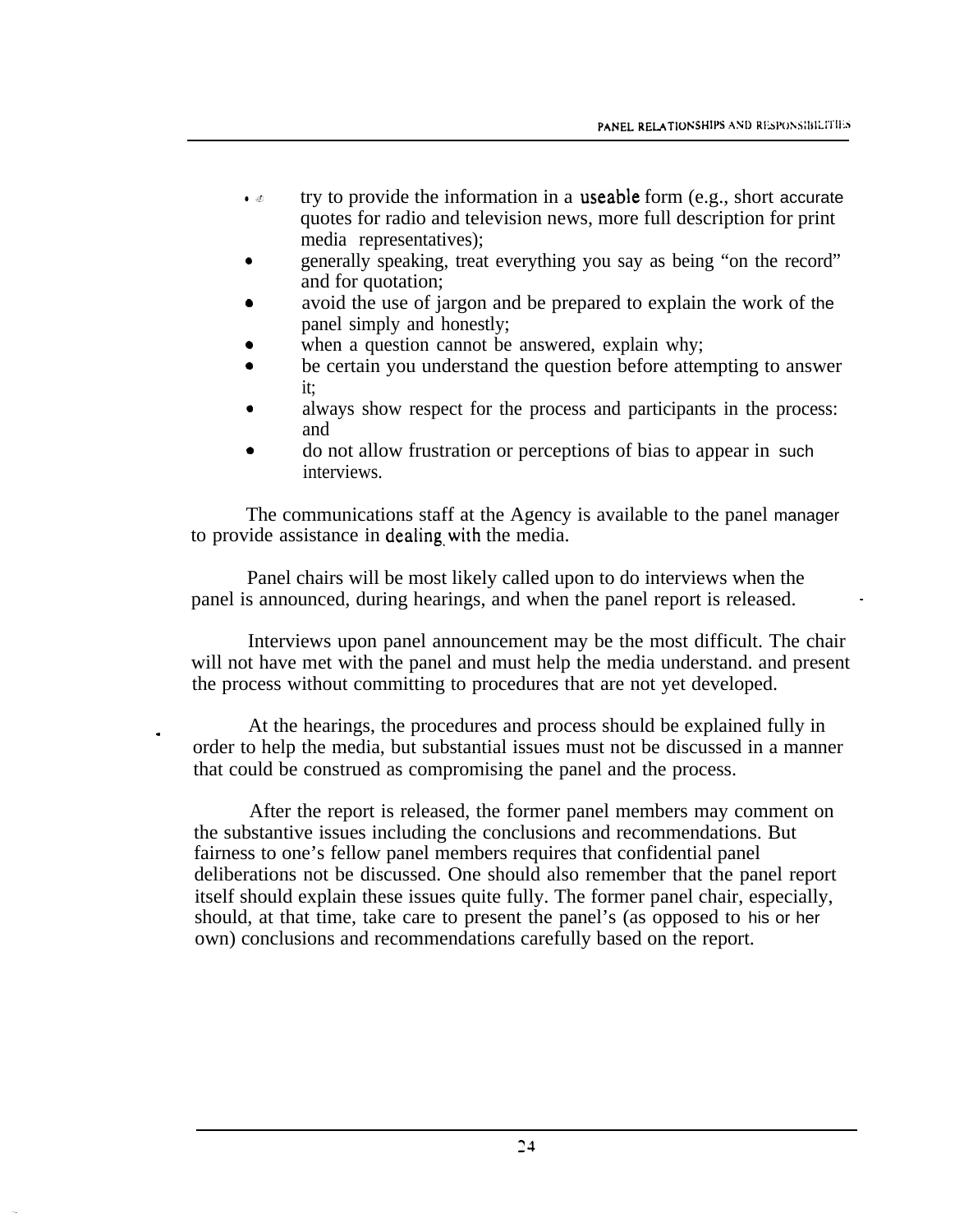#### 3.3 MANAGING **PANEL ACTIVITIES**

#### **(a) Confidentiality of Panel Discussions**

There are at least two reasons why panel discussions are confidential. First, panel deliberations frequently feature frank exchanges among panel members exploring alternate ways to characterize and resolve issues. This give-and-take process is an essential step in achieving consensus among panel members. It requires that such exchanges be confidential so that individual panel members are not subsequently identified with positions that they considered, and so can feel free to express their points of view. Second, the deliberations of panels must be confidential to make sure that their conclusions and recommendations are not disclosed to the proponent, the media, or the public until ministers release their report.

Needless to say, any member of the Agency staff who is brought into the panel's confidence is bound by the same rules of confidentialitv..

#### **(b) Achieving Consensus** .

One of the most valuable advantages of panel reviews is that panel members bring different perspectives and complementary areas of interest and expertise to the process. Panel reviews thus enable panel members to benefit from their different backgrounds and outlooks in collectively assessing the environmental implications of projects. The quality and credibility of panel reports are also enhanced by the joint deliberations and consensus conclusions and recommendations of panel members. Conversely, should a panel review deteriorate into fractious and unresolved debates among its members, then both the specific environmental assessment being conducted and the integrity of the environmental assessment process, would suffer.

The panel chair plays a leadership role in creating a working environment that fosters collegial fact-finding and problem-solving by panel members. Of course, a collegial atmosphere does not mean that there will not be differences of opinion among panel members: indeed, frank questioning of the basis for another panel member's position frequently clarifies issues and helps identify areas of agreement.

Chairs that effectively discharge this leadership role typically employ an array of techniques to achieve consensus: These include: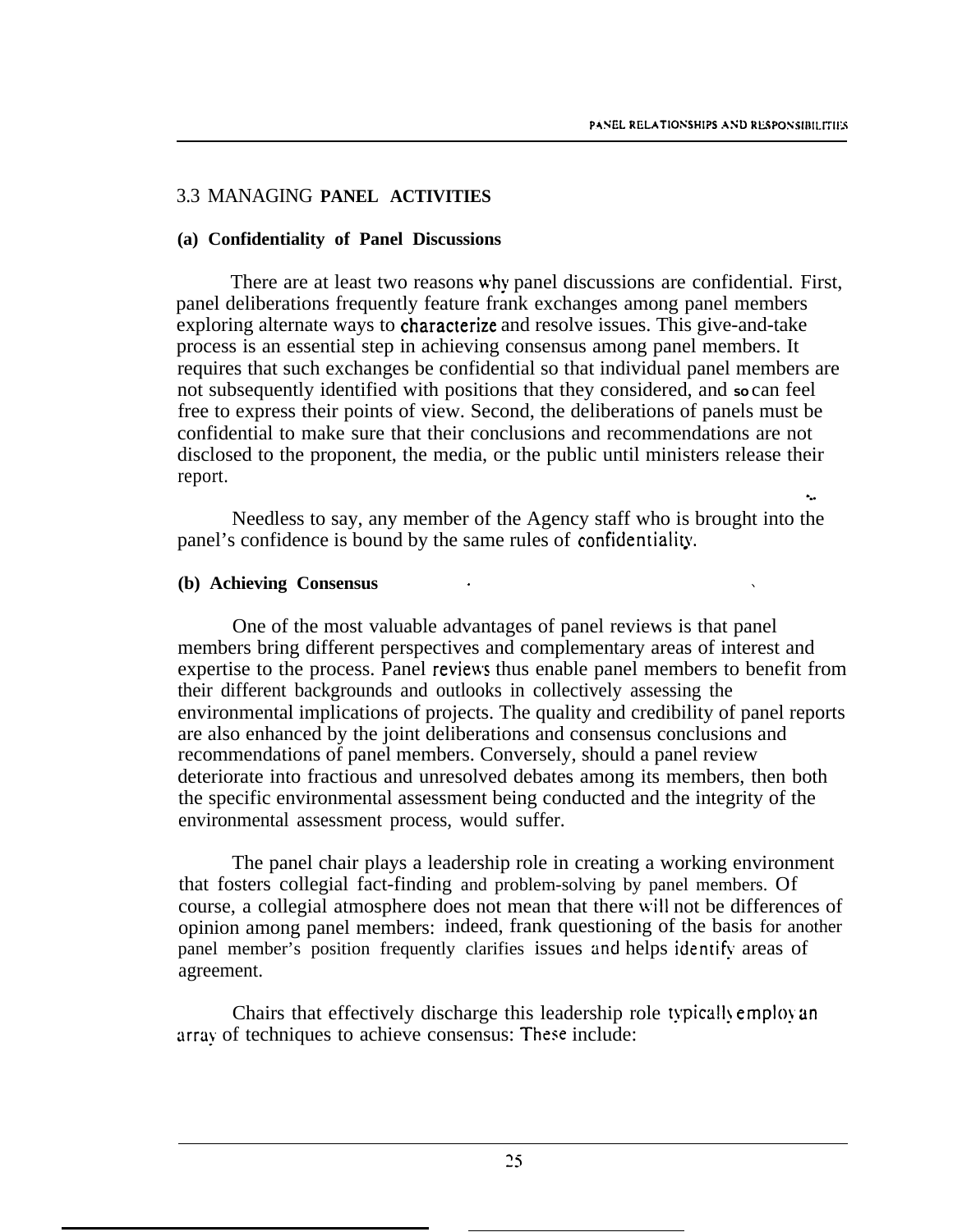-

- informing and reminding other panel members that collegial decisions reached through consensus are a fundamental goal of the panel;
- using a problem-solving, professional approach in dealing with issues and inviting other panel members to do likewise;
- focusing discussions and deliberations on areas of agreement rather than dwelling on incidental differences among panel members;
- <sup>0</sup> if necessary, guiding panel discussions to ensure that panel members are able to state and explain their case for a particular position;
- determining whether differences of opinion among panel members are based on critical information gaps and, if required, taking steps to fill this void; and
- in general, assuming the role of facilitator and conciliator in resolving differences of opinion on key points among panel members.

Of course, since panel chairs recognize that consensus-building is a slow and challenging process, they frequently must find effective means to keep the review on schedule yet ensure that panel deliberations culminate in full support among members for the panel's conclusions and recommendations.

In cases of difficulty, the panel manager can obtain professional assistance for a panel that finds itself unable to reach consensus.

#### **(c) The Role of the Panel Manager**

An essential part of successful panel operations is effective teamwork between the panel and its panel manager. The following points clarify the panel manager's role:

- <sup>0</sup> the Agency bears the responsibility for the administration of the EARP, including the provision of administrative, logistical and financial support to each panel;
- the continuous contact between the Agency and the panel, which is necessary to carry out the Agency's responsibility, is provided by the panel manager. It is therefore necessary to have the panel manager (or an alternate) present at every meeting of the panel;
- <sup>0</sup> the panel manager addresses the panel's needs within the context of the Agency's responsibility, providing general advice and coordinating all support services. The panel manager can find answers and solutions to a wide variety of questions and problems that may face the panel. He or she will also initiate and manage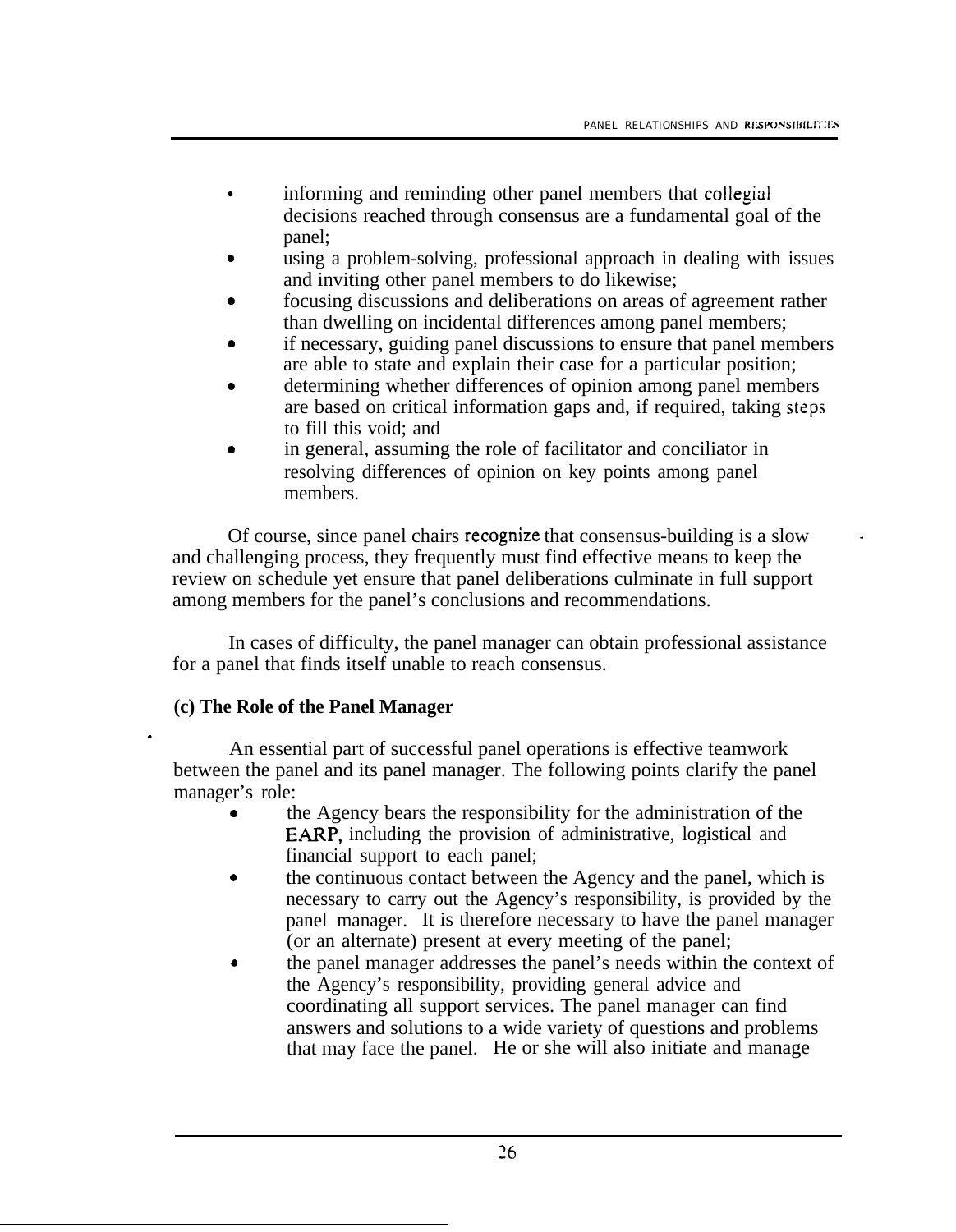contracts for any services that are determined to be essential to the conduct of the review, such as technical advice;

- the panel should look to the panel manager for sound advice on process and on administrative and financial procedures, including (if required) clarification of its terms of reference, and should pay close attention to that advice;
- more broadly, the panel manager supports the panel by making available other services that it needs to conduct and conclude its work, for example:
	- designing and implementing a public information program;
	- providing regular financial information; verifying the factual content of its report to ministers: and ' \_ coordinating the provision of editing services; and
- 0 the panel manager is the main point of contact between the panel and the other participants in the review.
- (d) Sources of Technical Information

Conducting a panel review that includes a focused examination 'of the key scientific issues can raise the question: Who can and should supply the information required to understand key technical points central to the review? The following guidelines are intended to help panels answer this question:

- most of the technical information that the panel will use in carrying out its mandate will normally be presented to it by the proponent. The panel should never attempt to do, or ask governments to do, work that is the responsibility of the proponent; under very rare circumstances, however, a panel may have to consider looking elsewhere for essential information:
- <sup>0</sup> the panel should focus its attention on information presented to it by the proponent and by other participants in the review;
- <sup>0</sup> the panel should depend, as far as possible, on its own technical expertise and that of the government departments that have specialist knowledge or responsibilities relevant to the project. The panel manager can advise and assist the panel in effective means of soliciting technical advice from government departments;
- <sup>l</sup> the panel should consider hiring technical experts from outside the government only where advice from such experts is regarded as absolutely essential to the panel in responding to its terms of reference and where the panel chair is satisfied that the required expertise cannot be obtained within the public service: and
- <sup>0</sup> technical experts should be hired only for the purpose of advising on the adequacy of core information **prokkd** to the panel by the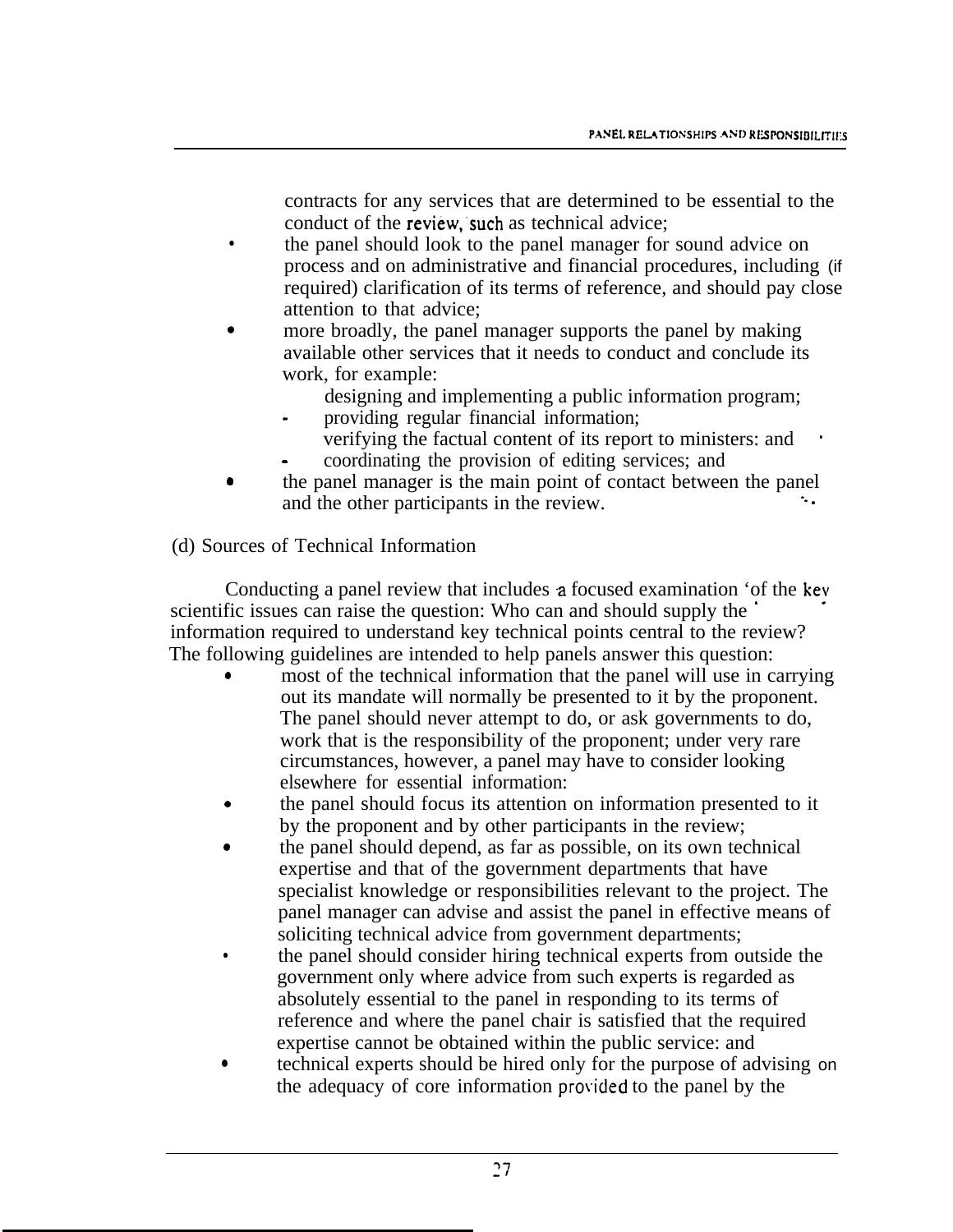proponent, or to provide another opinion on a key subject where there is significant disagreement amongst experts. They should never be brought in to do original research or to complete the EIS.

In addition, there are several administrative points to be followed when buying or using technical information. These include:

- all advice received from technical experts is placed on the public file so that other participants may have the opportunity to review and comment on it; and
- <sup>0</sup> costs associated with the hiring of technical experts must be borne within the allocated budget. Contracts for the services of technical experts are to be managed by the panel manager. In this regard. there are government regulations and practices, based on principles of prudence and probity, associated with the contracting of services; the panel will depend on the advice of the panel manager in this matter.

#### **(e) Budgeting**

.

There are two basic principles that apply to budget control over panel operations. These are the principles of panel independence and prudent use of public funds, The Agency is responsible for the allocation of public funds (in addition to its other responsibilities) while the panel chair is responsible for carrying out a thorough and independent review of the project. The challenge to determining a suitable budget for an environmental review by a panel is that the complexity of the review often cannot be predicted with certainty at the beginning of the process. Some flexibility in both the budget and the control mechanism is therefore necessary and that requires close cooperation between the panel and the Agency to make it work. The following approach is suggested as a reasonable way of handling budgetary matters.

Before the panel is appointed, the Agency will allocate a preliminary budget figure for the review. This information will be conveyed to the panel **chair at** the time of his or her briefing with the President of the Agency. Then, very early in the review, the panel chair, having consulted with the panel, should discuss any changes needed with the President or a delegate. As a result of that discussion, a budget will be established for the review, which meets both the requirements of the panel for a proper review and the responsibility of the Agency to ensure prudent use of public funds.

The responsibility for managing the review within the allocated budget is shared between the panel chair and the panel manager. It may be necessary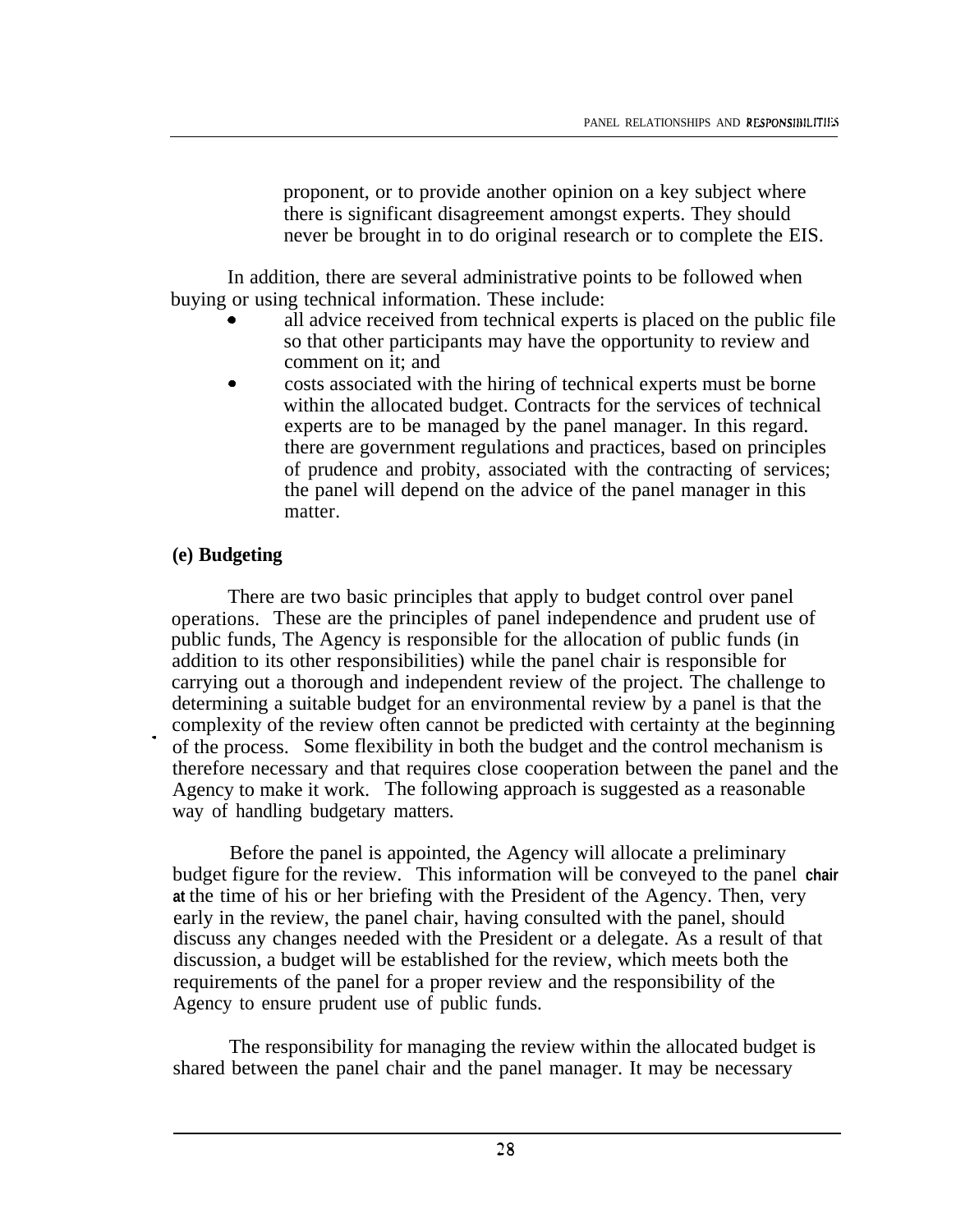occasionally to make trade-offs between possible expenditure items in order to achieve this important objective. The role of the panel manager in this financial management process is to keep track of al! expenditures and to provide regular financial reports to both the panel chairperson and the Agency. Decisions on specific expenditures are made by the chairperson within the approved budget, These expenditures are executed by the pane! manager, taking into account relevant Treasury Board and Agency financial guidelines.

Budgetary responsibility is also tied into the timing of the review in two important ways. First, if delays in the review affect either its cost or the abilitv of the panel to complete the review in accordance with its terms of reference, then both the Agency and the Minister must be so advised -- the Agency because of budget changes and the Minister because the terms of reference (specifically time frames) may need to be altered. Second, the budget allotted for the review will reflect the government's fiscal year. If a particular panel activity is delayed **from** one fiscal year, to another, the budget for that activity should not be assumed to move automatically from one year to another, Specific measures have to be taken to accomplish this.

Under unusual circumstances, a pane! mav feel that changes in the process are required to make the review more effective. 'For example, hearings may need to be extended because the extent of public concern or the complexity of certain issues was underestimated. Where such changes are likely to have the effect of increasing the budget requirements for the review, it is essential that the pane! chairperson and the pane! manager review the changes. Provided that strong justification is provided, the Agency will seriously consider the request and attempt. where possible, to accommodate the pane!.

#### (0 Legal **Counsel . . .**

The federal environmental assessment process is designed to be easily accessible to all interested parties. Panels want to hear directly from the participants, how they believe the project under review may affect them or their environment. Procedures for public meetings and hearings are made simple and relatively informal, to encourage direct participation. There is no sworn testimonv. and no cross-examination of speakers. The informal nature of the process means that there is no need for a pane! or other participants to engage legal counsel to speak on their behalf.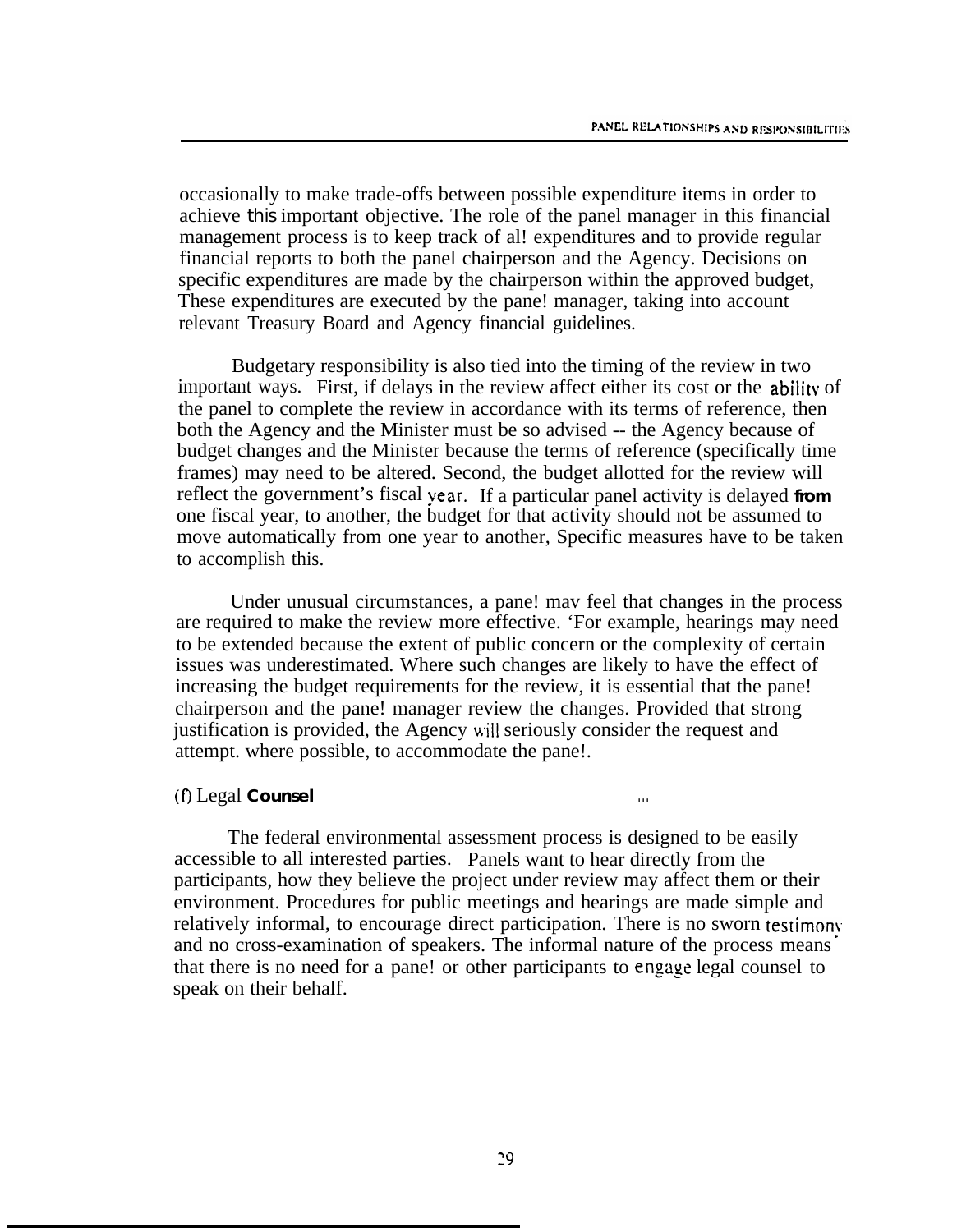Occasionally, a panel may find itself in need of legal advice relating to some aspect of its work. Such advice should be sought through the panel manager. In the event that legal advice is needed, the panel manager will take the necessary steps to ensure that the panel receives it.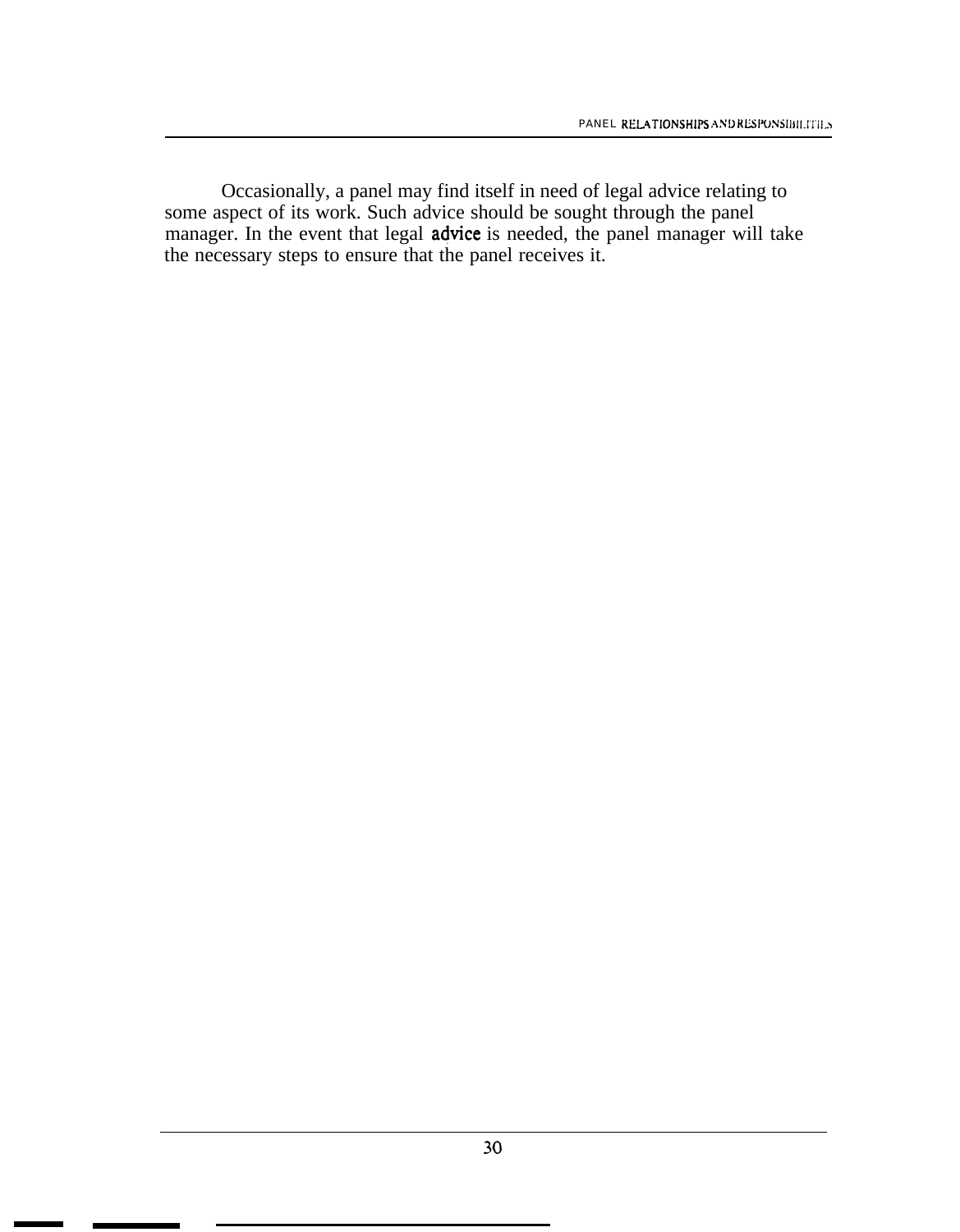# Ah?r;EX **A**

# DUTIES OF PANEL CHAIR AND MEMBERS

#### <span id="page-34-0"></span>Panel Chairs

Panel chairs play a pivotal leadership and management role in the ' environmental assessments conducted by panels.

Key duties of panel chairs include the following:

- <sup>l</sup> ensure that the panel review is independent, impartial, transparent, and treats all participants equitably. The panel chair assumes an essential leadership role in this area, since it is expected that his or her behaviour as chair will epitomize these values. The Code of Conduct (Annex B) elaborates on these requirements;
- <sup>l</sup> conduct an informed assessment. The chair needs to acquire a detailed understanding of the terms of reference, the project, its potential impacts and related public interests and concerns, and how the report contributes to the government's decision-making processes. To the extent possible, the chair is expected to require the proponent to provide the information necessary for the review. **A** panel acquires the knowledge needed to produce an informed assessment by holding scoping sessions, issuing guidelines, reviewing the EIS, requesting additional information from the proponent, if necessary, and conducting public hearings;
- manage the review process effectively. Specific duties include: \_ overseeing the development and administration of the panel
	- workplans jointly with the panel manager and in consultation with the panel;
		- developing the budget in collaboration with the panel manager and conducting panel business in a cost-effective manner in order to work within the budget:
		- making every reasonable effort to conclude the panel review on time; and
		- assuring accurate and timely communications between the panel and the review participants as well as the media;
- <sup>0</sup> establish and maintain a professional. collaborative, problem-solving climate for panel operations:

.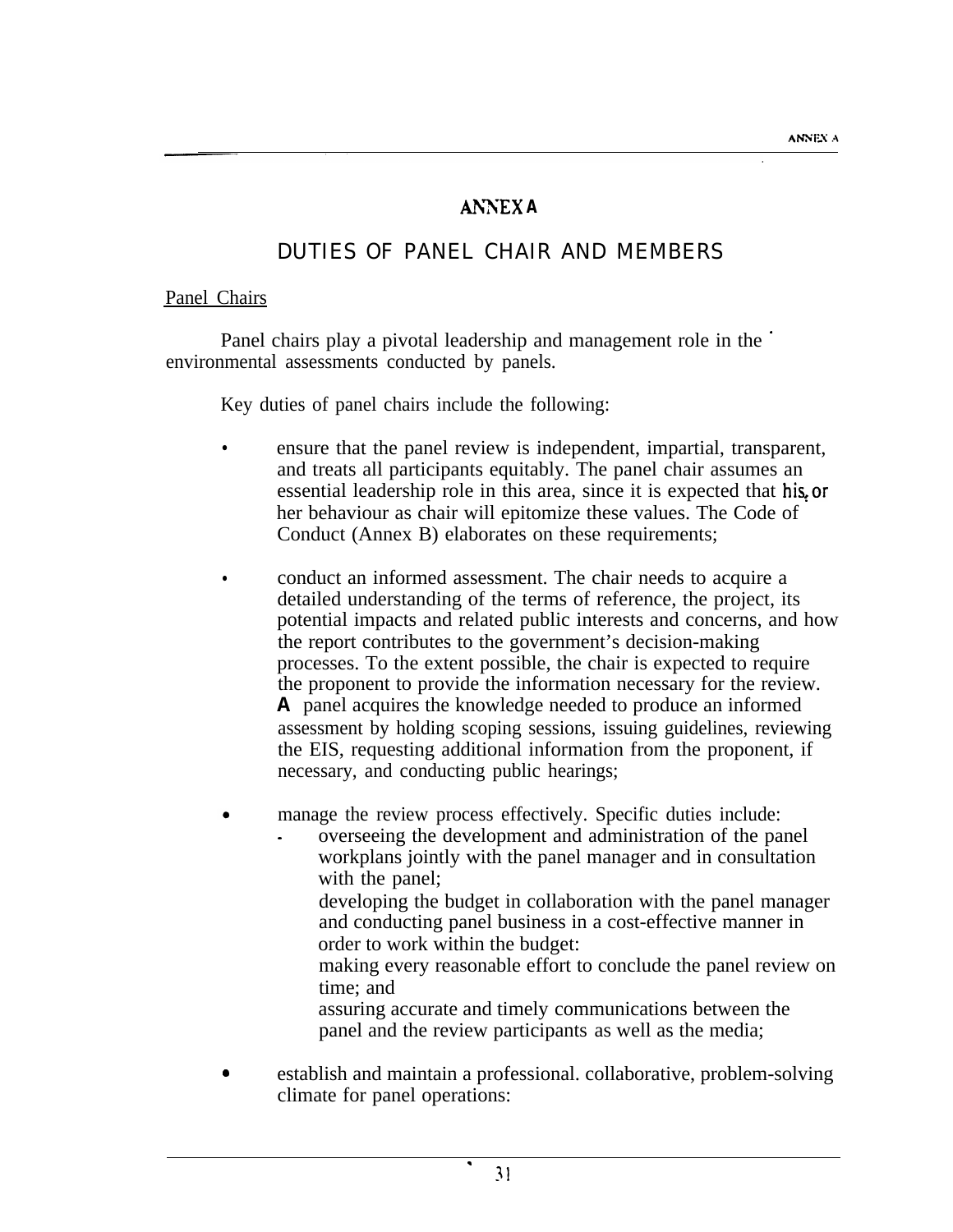- <sup>0</sup> chair the public hearings in a thoroughly fair, considerate and efficient manner. It is' at the hearings that the panel is exposed to the greatest degree of scrutiny. Here, more than at any other time of the review, the chair must demonstrate that the panel is interested in hearing from anyone who has something to say on a matter within its terms of reference; and
- <sup>0</sup> plan and produce a consensual panel report for ministers that addresses and remains within the terms of reference.

#### Panel Members:

- <sup>0</sup> will adhere to the Code of Conduct so that the review is independent, impartial, transparent, and equitable;
- <sup>0</sup> share responsibility with the panel chair to conduct panel business in a professional, collaborative, problem-solving, timely, and costeffective manner;
- will acquire a detailed understanding of the project, its impacts, public concerns about it, and of.how the panel report contributes federal decision-making processes;
- will attend and participate in all panel meetings, hearings, and other activities as well as contribute to meaningful discussions of pertinent issues; and
- will contribute to the preparation of a consensual panel report to ministers that addresses the key issues raised in the terms of reference.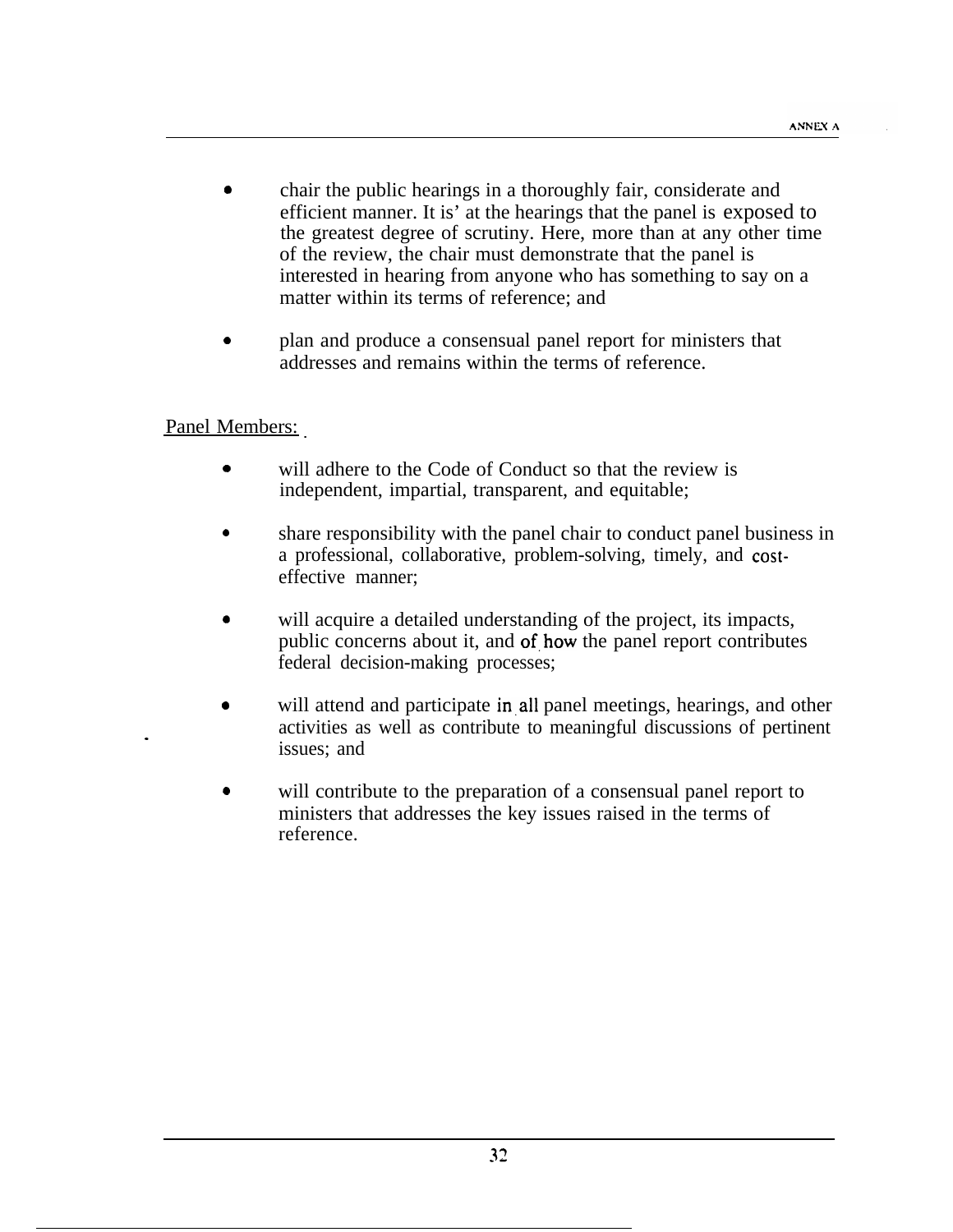#### **ANNEX B**

## CODE OF CONDUCT FOR PANEL CHAIR AND MEMBERS

<span id="page-36-0"></span>All persons appointed to membership on environmental assessment panels are expected to conduct themselves in a manner that is in keeping with the high public profile of the panel and with the basic principles of the environmental assessment process, i.e., independence, impartiality, transparency and equity. Public perception in this respect is just as important as the reality of the situation.

The standards presented below are provided merelv to remind the panel chair and members of the norms of behaviour that they must adhere to as  $a^{\dagger}$ matter of course. They are not intended to limit in any way the independence of the panel's work.

In particular, with respect to the operations of the review, the panel chair and members must:

- **.** behave impartially and fairly toward all participants **in** the **review;**
- In demonstrate respect for all participants;
- operate in a dignified, honourable. equitable and transparent manner;
- <sup>0</sup> not make oral or written communications about substantive issues associated with the review with anyone except other panel members and the panel manager;
- <sup>0</sup> not communicate in private with anyone except other panel members and staff; and
- <sup>0</sup> respect the fact that internal deliberations of the panel are confidential.

With regard to their personal affairs, the panel chair and members must:

- <sup>0</sup> ensure that their pecuniary interests do not conflict or appear to conflict with their official duties as panel members:
- In disclose all business, commercial. political, or financial interests that might conceivably be construed as being in actual or potential conflict with